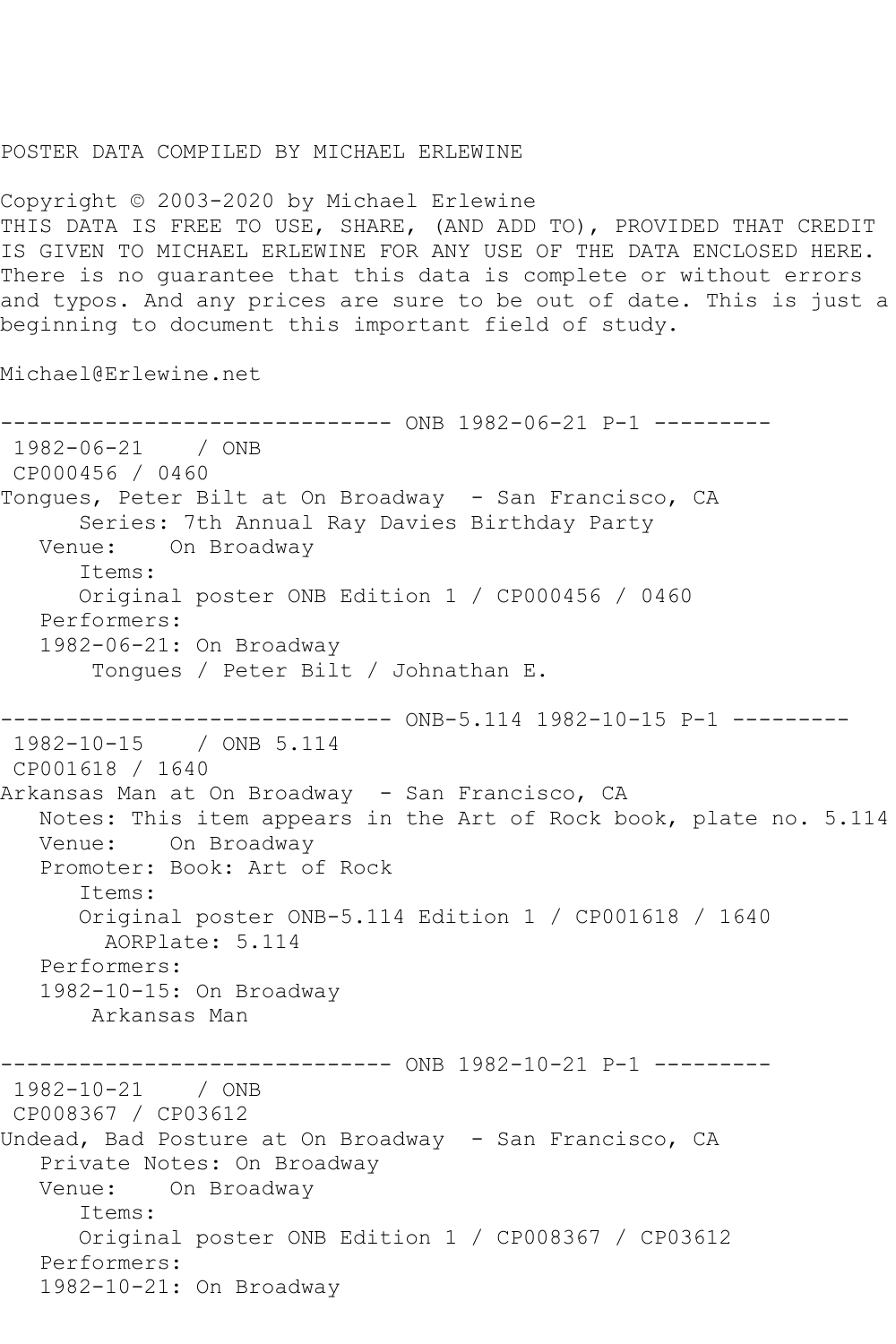Undead / Bad Posture / Breakouts ------------------------------ 1982-10-21 P --------- 1982-10-21 / CP045804 / CP045804 Undead, Bad Posture at Rock On Broadway Private Notes: On Broadway Venue: On Broadway Items: Original poster / CP045804 / CP045804 Performers: 1982-10-21: On Broadway Undead / Bad Posture / Breakouts ------------------------------ ONB 1983-01-21 P --------- 1983-01-21 / ONB CP023302 / CP023302 Black Flag, Nighist at On Broadway - San Francisco, CA Venue: On Broadway Items: Original poster ONB / CP023302 / CP023302 (8-1/2 x 11) Performers: 1983-01-21: On Broadway Black Flag / Nighist / Saccharine Trust / Rebel Truth ------------------------------ ONB 1983-03-11 P --------- 1983-03-11 / ONB CP023292 / CP023292 Crucifix, Fifth Column at On Broadway - San Francisco, CA Venue: On Broadway Promoter: RRZ Items: Original poster ONB / CP023292 / CP023292 (8-1/2 x 11) Performers: 1983-03-11: On Broadway Crucifix / Fifth Column / Tales of Terror / Silly Killers / Trial 1983-03-12: On Broadway Rank and File / Renegades / Stir Ups 1983-03-18 1983-03-19: On Broadway 45 Grave / Vandals / Red Kross / Love Circus 1983-03-25: On Broadway B-Team 1983-03-26: On Broadway Agent Orange 1983-04-01: On Broadway Savage Republic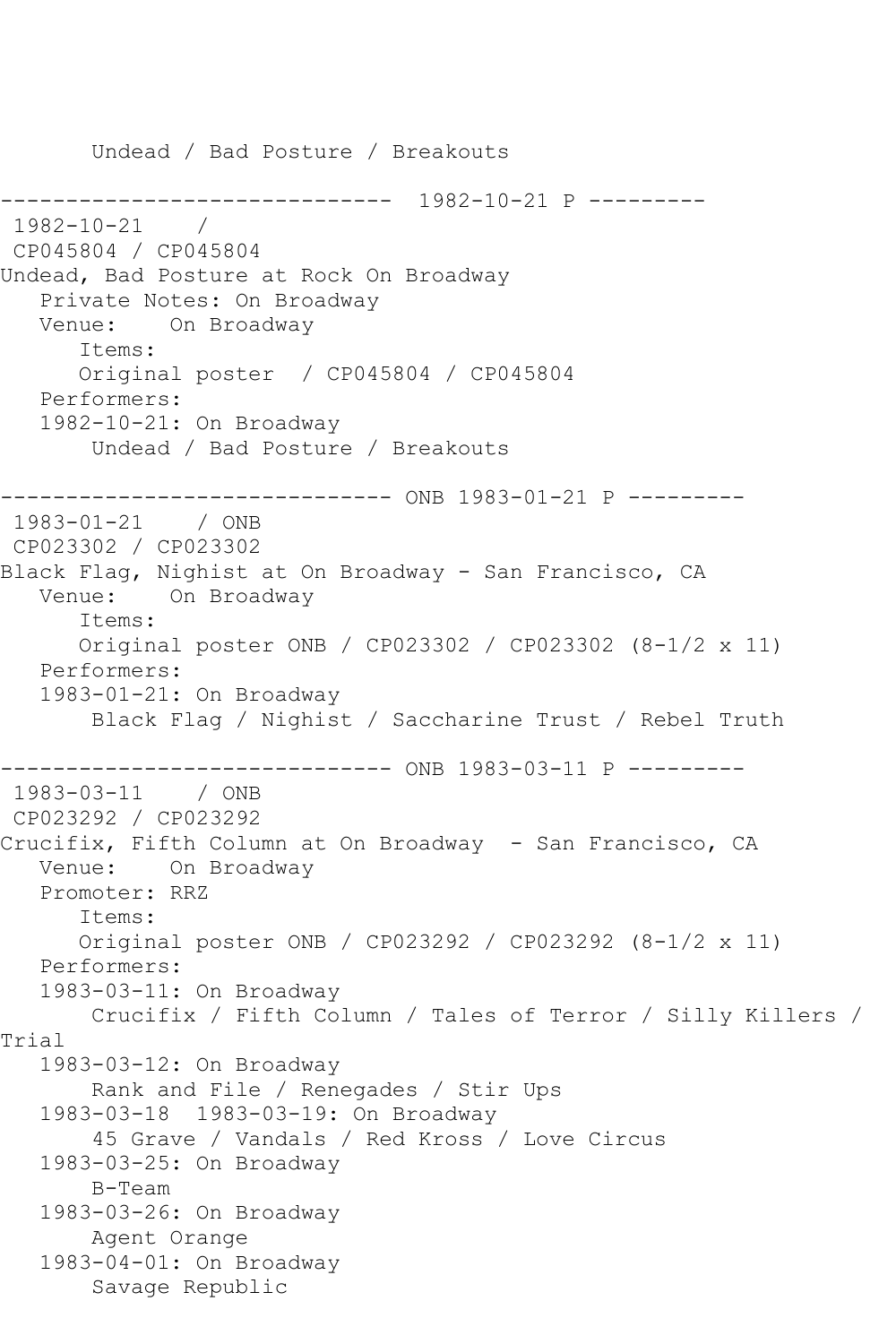1983-04-09: On Broadway Minor Threat ------------------------------ ONB 1983-07-12 P-1 --------- 1983-07-12 / ONB CP008358 / CP03603 Enchanters at On Broadway - San Francisco, CA Private Notes: On Broadway Venue: On Broadway Items: Original poster ONB Edition 1 / CP008358 / CP03603 Performers: 1983-07-12: On Broadway Enchanters ------------------------------ 1983-07-12 P --------- 1983-07-12 / CP045796 / CP045796 Enchanters at Rock On Broadway Private Notes: On Broadway Venue: On Broadway Items: Original poster / CP045796 / CP045796 Performers: 1983-07-12: On Broadway Enchanters 1983-07-22: Barnaby's Enchanters \_\_\_\_\_\_\_\_\_\_\_\_\_\_\_ --------------- ONB 1983-10-01 P ---------1983-10-01 / ONB CP008380 / CP03625 Flipper, 3 Stooges at On Broadway - San Francisco, CA Private Notes: On Broadway Venue: On Broadway Promoter: RRZ Items: Original poster ONB / CP008380 / CP03625 Original poster ONB / CP023299 / CP023299 (8-1/2 x 11) Performers: 1983-10-01: On Broadway Flipper / 3 Stooges / Fright Wig 1983-10-14: On Broadway Circle Jerks 1983-10-22: On Broadway Husker Du / Minute Men / Dicks / L.A. Stains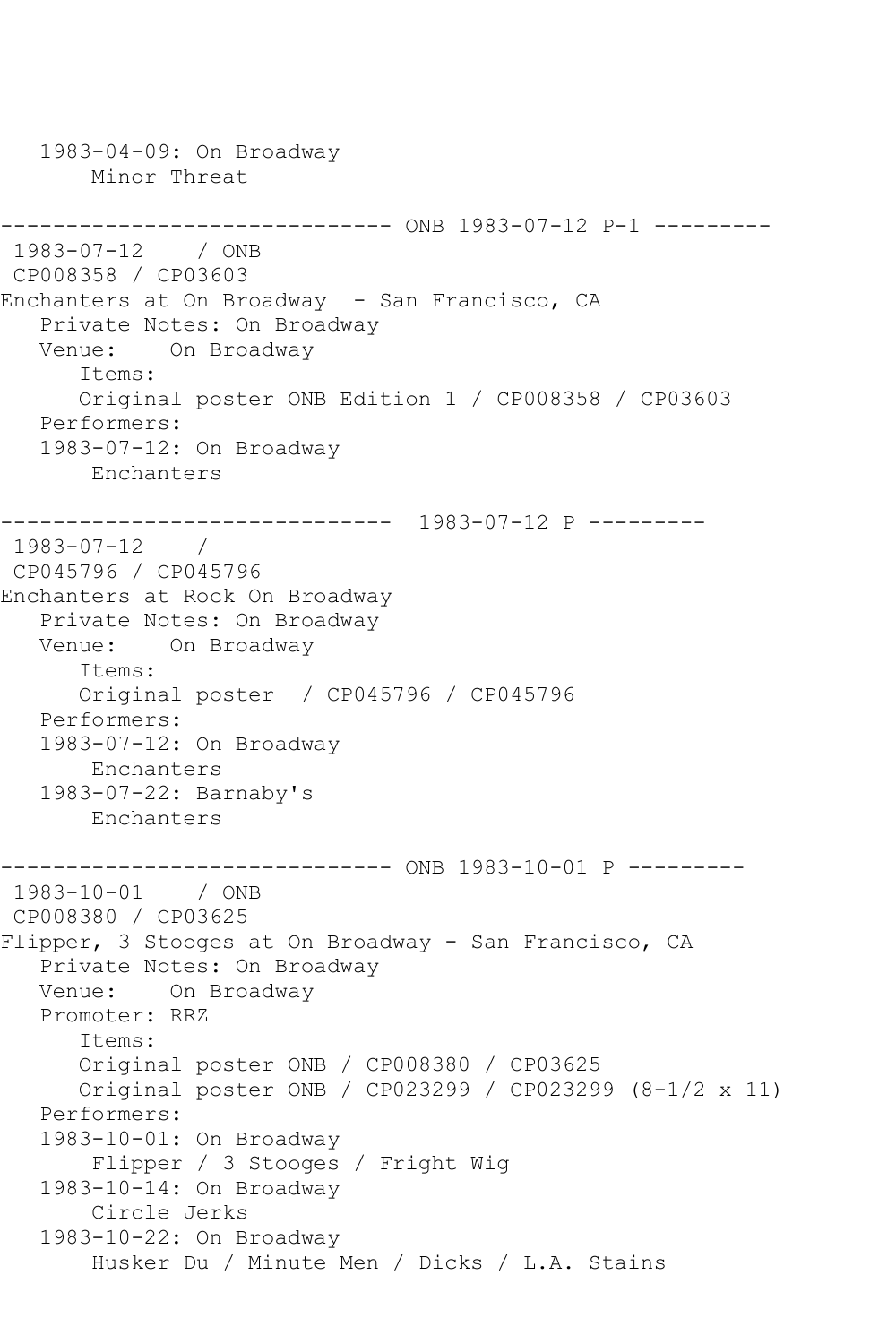------------------------------ 1983-10-01 P --------- 1983-10-01 / CP045816 / CP045816 Flipper, 3 Stooges at On Broadway - San Francisco, CA Private Notes: On Broadway Benefit: Rock On Broadway Calendar for 1983-10 Venue: On Broadway Items: Original poster / CP045816 / CP045816 Performers: 1983-10-01: On Broadway Flipper / 3 Stooges 1983-10-22: Husker Du / Minutemen / Dicks / L.A. Stains 1983-10-14: Circle Jerks ------------------------------ ONB 1983-10-29 P-1 --------- 1983-10-29 / ONB CP001662 / 1686 Arkansas Man, Jungle Dinner at On Broadway - San Francisco, CA Event: Horn reborn I Artist: W. Scott Venue: On Broadway Items: Original poster ONB Edition 1 / CP001662 / 1686 Performers: 1983-10-29: On Broadway Arkansas Man / Jungle Dinner / Tragic Mulatto / Clubfoot Orchestra ------------------------------ ONB 1983-11-12 P --------- 1983-11-12 / ONB CP023295 / CP023295 MDC, Dicks at On Broadway - San Francisco, CA Venue: On Broadway Items: Original poster ONB / CP023295 / CP023295 (8-1/2 x 11) Performers: 1983-11-12: On Broadway MDC / Dicks / Tragic Mulatto / Condemned To Death / Red Kross ------------ ONB 1984-02-10 P ---------1984-02-10 / ONB CP023300 / CP023300 Circle Jerks, Tupelo Chain Sex at On Broadway - San Francisco, CA Venue: On Broadway Promoter: RRZ Items: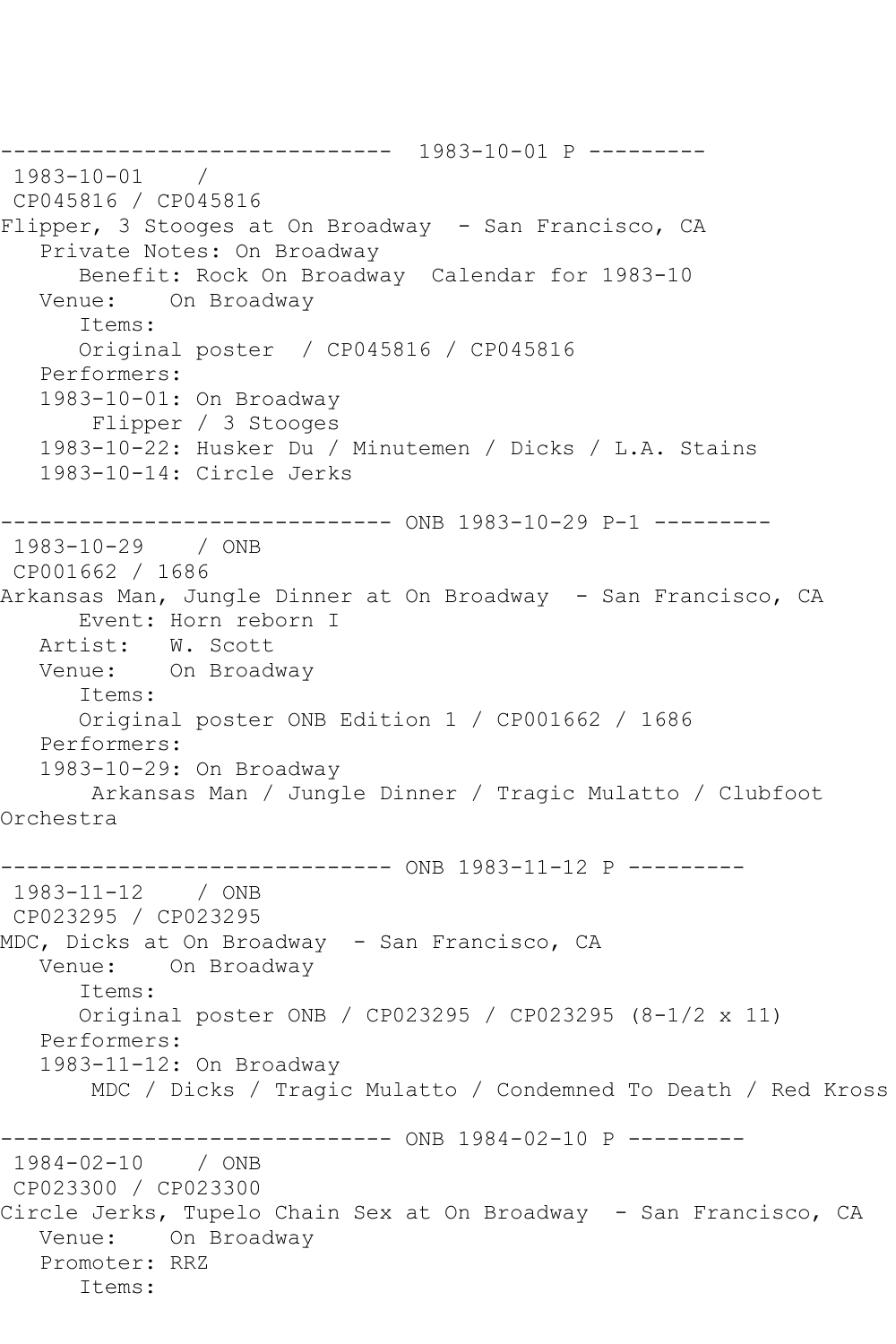Original poster ONB / CP023300 / CP023300 (8-1/2 x 11) Performers: 1984-02-10: On Broadway Circle Jerks / Tupelo Chain Sex / House of Commons / Breakouts / Decry ------------------------------ ONB 1984-03-09 P --------- 1984-03-09 / ONB CP023301 / CP023301 G.B.H. at On Broadway - San Francisco, CA<br>Venue: On Broadway On Broadway Items: Original poster ONB / CP023301 / CP023301 (8-1/2 x 11) Performers: 1984-03-09: On Broadway G.B.H. ------------------------------ ONB 1985-08-24 P --------- 1985-08-24 / ONB CP023298 / CP023298 True Sounds of Liberty, Soldiers of Fortune at On Broadway - San Francisco, CA Venue: On Broadway Items: Original poster ONB / CP023298 / CP023298 (8-1/2 x 14) Performers: 1985-08-24: On Broadway True Sounds of Liberty / Soldiers of Fortune / Sea Hags / Levi Dextor and the Daggers ------------ ONB 1986-05-16 P-1 ---------1986-05-16 / ONB CP008352 / CP03597 English Dogs at On Broadway - San Francisco, CA Private Notes: On Broadway Venue: On Broadway Items: Original poster ONB Edition 1 / CP008352 / CP03597 Performers: 1986-05-16: On Broadway English Dogs ------------- ONB 1986-05-16 P-1 ---------1986-05-16 / ONB CP008353 / CP03598 English Dogs, Heathen at On Broadway - San Francisco, CA Private Notes: On Broadway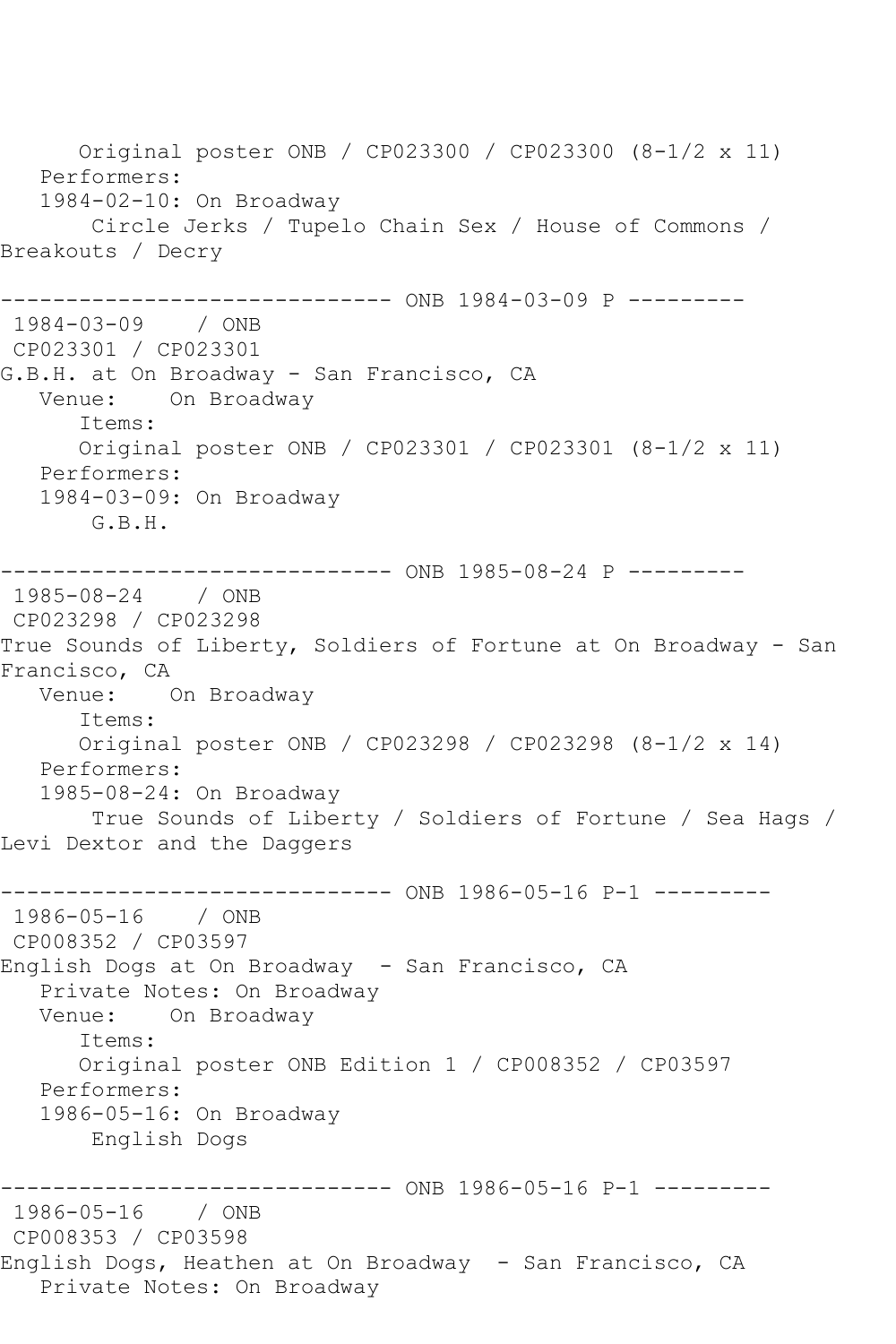Venue: On Broadway Items: Original poster ONB Edition 1 / CP008353 / CP03598 ONB / CP008366 / CP03611 Performers: 1986-05-16 1986-07-14: On Broadway English Dogs / Heathen / Blast / GBH ------------------------------ 1986-05-16 P --------- 1986-05-16 / CP045790 / CP045790 English Dogs, Heathen and Blast at Rock On Broadway Private Notes: On Broadway Venue: On Broadway Items: Original poster / CP045790 / CP045790 Performers: 1986-05-16: On Broadway English Dogs / Heathen and Blast ------------------------------ 1986-05-16 P --------- 1986-05-16 / CP045791 / CP045791 English Dogs, Heathen and Blast at Rock On Broadway Private Notes: On Broadway Venue: On Broadway Items: Original poster / CP045791 / CP045791 Performers: 1986-05-16: On Broadway English Dogs / Heathen and Blast ------------------------------ 1986-05-16 P ---------  $1986 - 05 - 16$ CP045803 / CP045803 English Dogs, Heathen and Blast at Rock On Broadway Private Notes: On Broadway Venue: On Broadway Items: Original poster / CP045803 / CP045803 Performers: 1986-05-16: On Broadway English Dogs / Heathen and Blast ------------------------------ ONB 1992-12-20 P --------- 1992-12-20 / ONB CP023293 / CP023293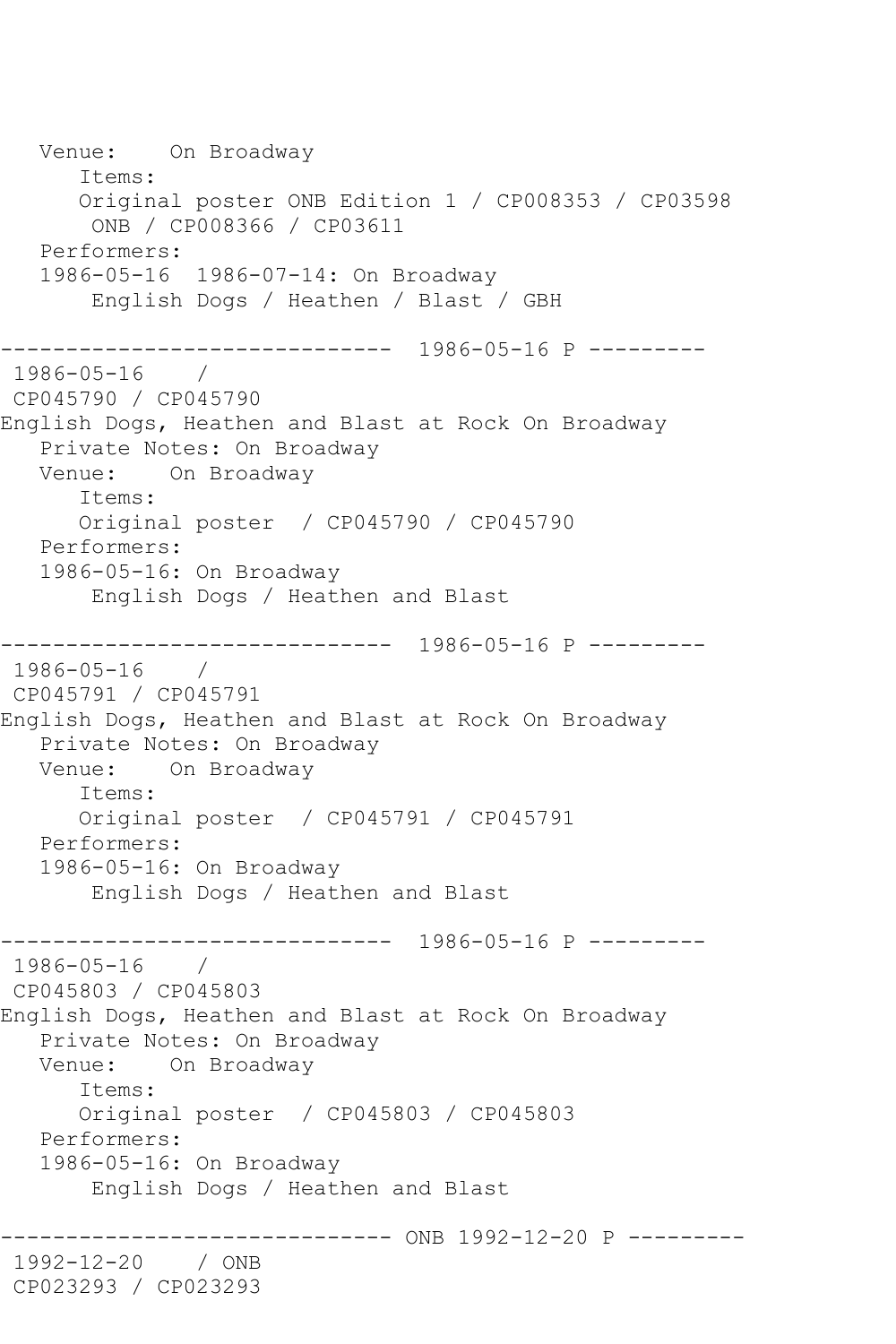Black Flag, Red Kross at On Broadway - San Francisco, CA Venue: On Broadway Promoter: KSFS Items: Original poster ONB / CP023293 / CP023293 (8-1/2 x 11) Performers: 1992-12-20: On Broadway Black Flag / Red Kross / Flipper ------------------------------ ONB 19zz-01-22 P-1 --------- 19zz-01-22 / ONB CP008270 / CP03515 Minutemen, Meat Puppets at On Broadway - San Francisco, CA Private Notes: On Broadway Venue: On Broadway Items: Original poster ONB Edition 1 / CP008270 / CP03515 Performers: 19zz-01-22: On Broadway Minutemen / Meat Puppets / Descendents / Angst ------------------------------ ONB 19zz-01-31 P-1 --------- 19zz-01-31 / ONB CP008371 / CP03616 Spectacles, Vaux Hall at On Broadway - San Francisco, CA Private Notes: On Broadway Venue: On Broadway Items: Original poster ONB Edition 1 / CP008371 / CP03616 Performers: 19zz-01-31: On Broadway Spectacles / Vaux Hall / Naked Lady Wrestlers / Skid and the Whitewalls / Sluts A-Go-Go / Friedalay / Carmaig Deforest ------------------------------ ONB 19zz-02-04 P-1 --------- 19zz-02-04 / ONB CP008355 / CP03600 Frightwig, Paranoid Blue at On Broadway - San Francisco, CA Private Notes: On Broadway Venue: On Broadway Items: Original poster ONB Edition 1 / CP008355 / CP03600 Performers: 19zz-02-04: On Broadway Fright Wig / Paranoid Blue / Faith No More / Brain Damage ----------------------------- ONB 19zz-02-04 P-1 ---------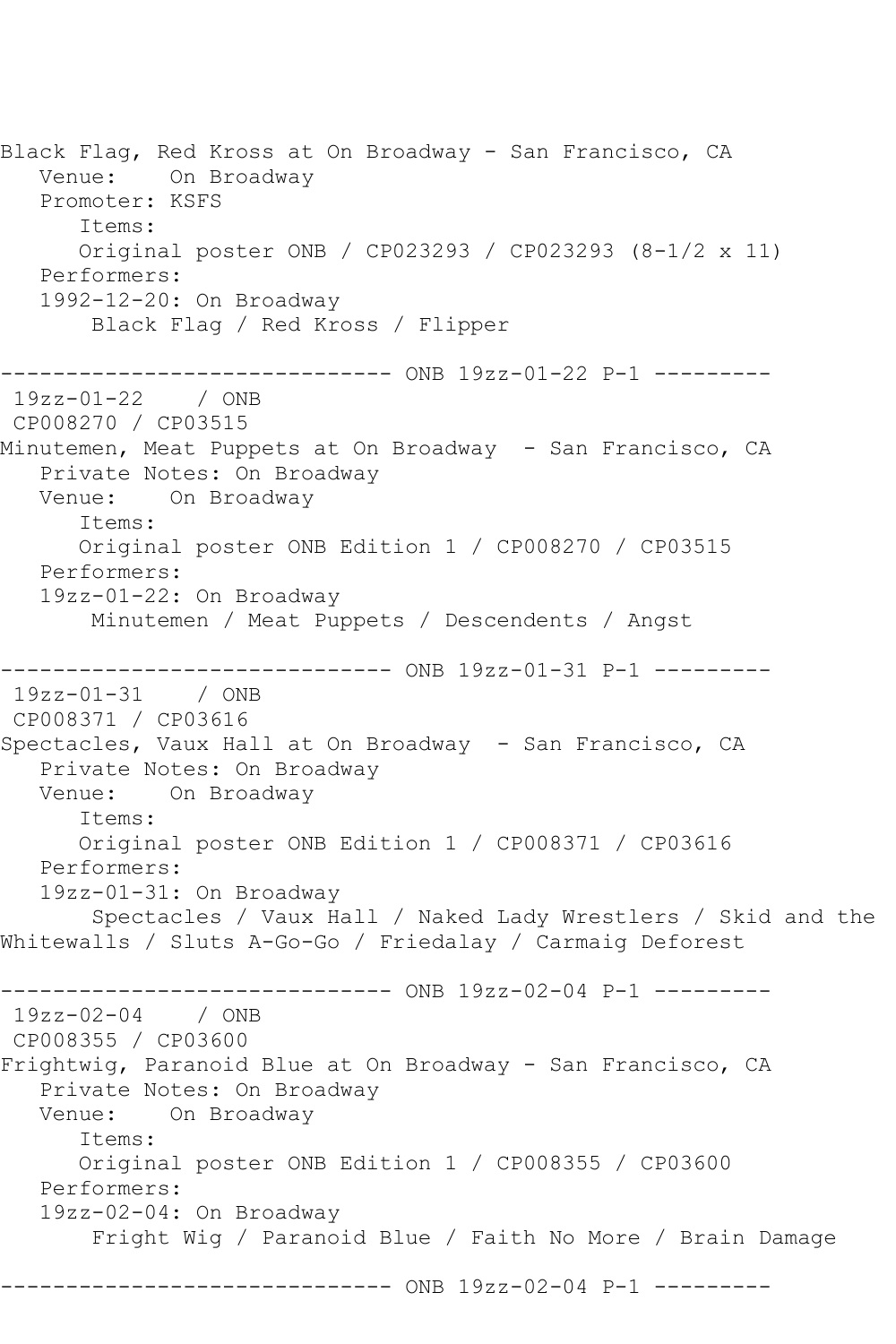19zz-02-04 / ONB CP008354 / CP03599 Christian Death at On Broadway - San Francisco, CA Private Notes: On Broadway<br>Venue: On Broadway On Broadway Items: Original poster ONB Edition 1 / CP008354 / CP03599 Performers: 19zz-02-04: On Broadway Christian Death ------------------------------ ONB 19zz-02-10 P-1 --------- 19zz-02-10 / ONB CP008345 / CP03590 Sex Fans, Tupelo Chain Sex at On Broadway - San Francisco, CA Private Notes: On Broadway Venue: On Broadway Items: Original poster ONB Edition 1 / CP008345 / CP03590 Performers: 19zz-02-10: On Broadway Sex Fans / Tupelo Chain Sex / Circle Jerks ------------------------------ ONB 19zz-02-16 P-1 --------- 19zz-02-16 / ONB CP008356 / CP03601 Side Effects, Permanent Wave at On Broadway - San Francisco, CA Private Notes: On Broadway Venue: On Broadway Items: Original poster ONB Edition 1 / CP008356 / CP03601 Performers: 19zz-02-16: On Broadway Side Effects / Permanent Wave / Holy Wave ------------------------------ ONB 19zz-02-19 P-1 --------- 19zz-02-19 / ONB CP008342 / CP03587 Black Athletes, Los Olvidados at On Broadway - San Francisco, CA Private Notes: On Broadway Venue: On Broadway Items: Original poster ONB Edition 1 / CP008342 / CP03587 Performers: 19zz-02-19 19zz-03-19: On Broadway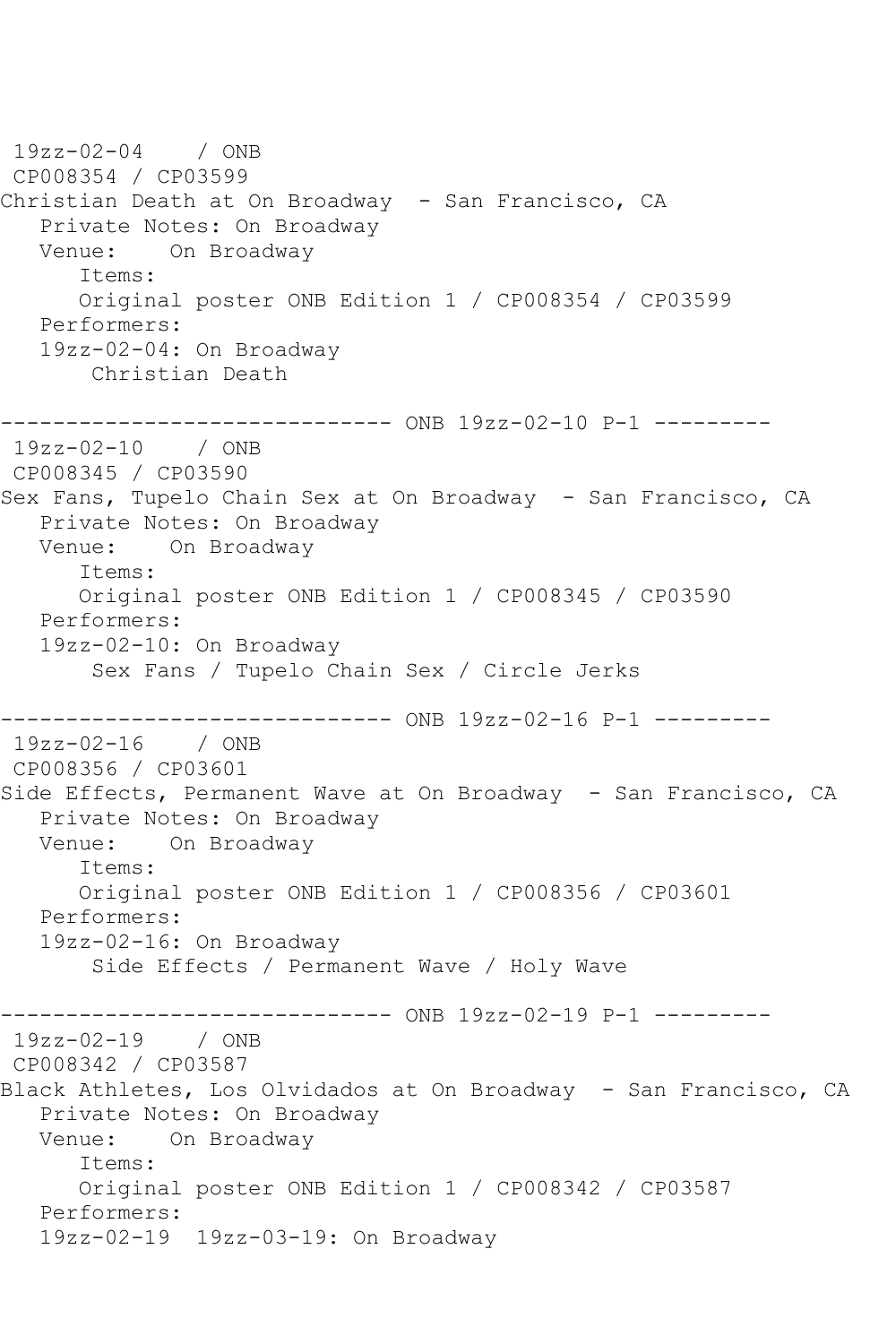Black Athletes / Los Olvidados / Effigies / Fifth Column / T.S.O.L. / Circle Jerks / Fuck Ups / Fang / Code of Honor / Channel Three / Minor Threat / Rank and File / Agent Orange ------------------------------ ONB 19zz-03-05 P-1 --------- 19zz-03-05 / ONB CP008375 / CP03620 Beast, Black Dolls at On Broadway - San Francisco, CA Private Notes: On Broadway Venue: On Broadway Items: Original poster ONB Edition 1 / CP008375 / CP03620 Performers: 19zz-03-05: On Broadway Beast / Black Dolls / Fade To Black ------------------------------ ONB 19zz-03-11 P-1 --------- 19zz-03-11 / ONB CP008349 / CP03594 Crucifix, Fifth Column at On Broadway - San Francisco, CA Private Notes: On Broadway Venue: On Broadway Items: Original poster ONB Edition 1 / CP008349 / CP03594 Performers: 19zz-03-11: On Broadway Crucifix / Fifth Column / Tales of Terror / Trial ------------------------------ ONB 19zz-03-13 P-1 --------- 19zz-03-13 / ONB CP008340 / CP03585 Redd Kross, 45 Grave at On Broadway - San Francisco, CA Private Notes: On Broadway Venue: On Broadway Items: Original poster ONB Edition 1 / CP008340 / CP03585 Performers: 19zz-03-13 19zz-03-19: On Broadway Redd Kross / 45 Grave / Vandals / Circus of Love / Johnny Genocide / Agent Orange / Black Athletes / Ray Campi / T.S.O.L. / Minor Threat ------------------------------ ONB 19zz-03-24 P-1 --------- 19zz-03-24 / ONB CP008339 / CP03584 UK Subs, TSOL at On Broadway - San Francisco, CA Private Notes: On Broadway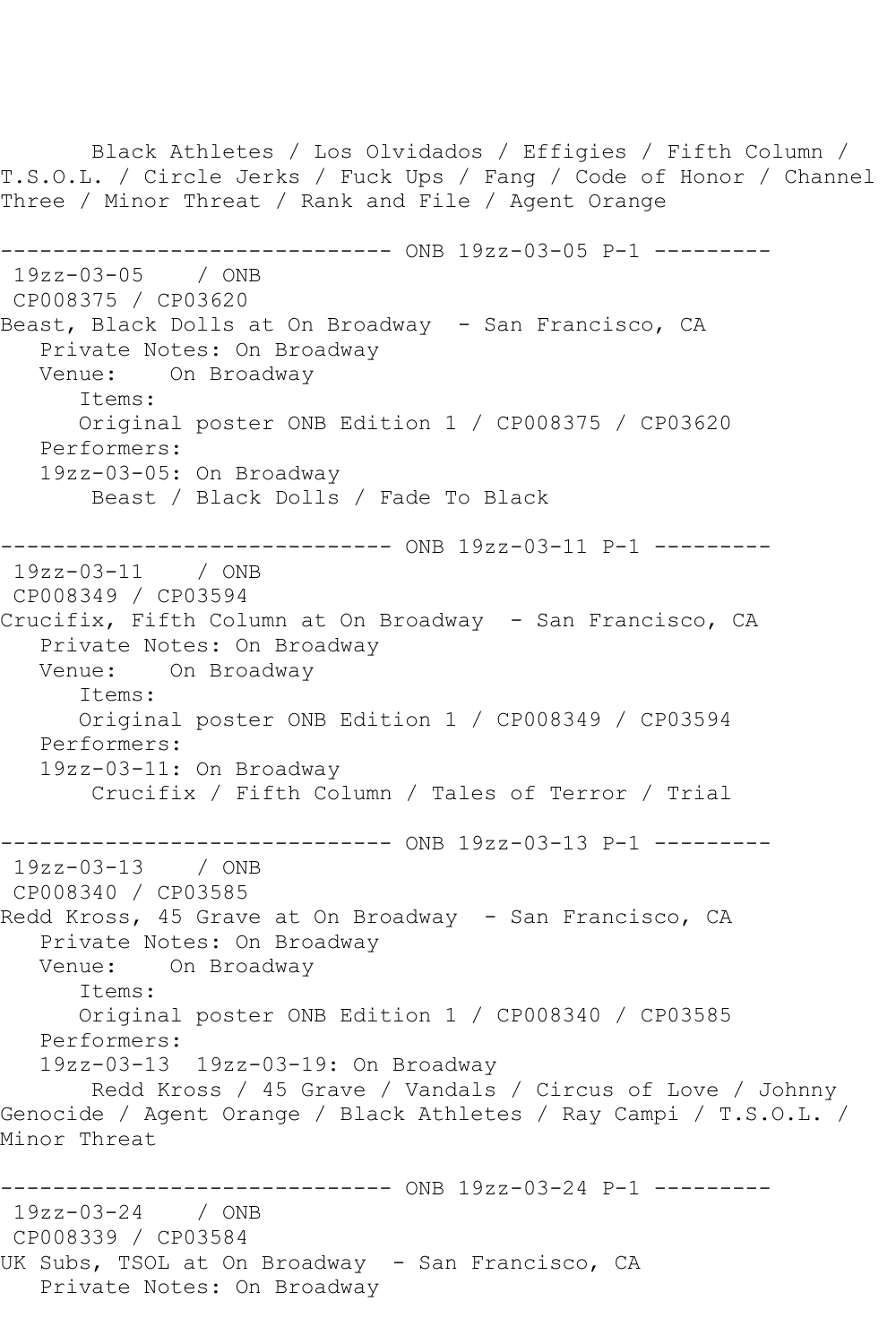Venue: On Broadway Items: Original poster ONB Edition 1 / CP008339 / CP03584 Performers: 19zz-03-24 19zz-04-14: On Broadway UK Subs / TSOL / Septic Death / House of Commons / Public Denial / Pariah / MDC / Dicks / Bad Posture / Sluglords / Decry / Code of Honor / Circle One / Social Distortion / Vandals / Subhumans ------------------------------ ONB 19zz-04-07 P-1 --------- 19zz-04-07 / ONB CP008378 / CP03623 Social Distortion, Tales of Terror at On Broadway - San Francisco, CA Private Notes: On Broadway Venue: On Broadway Items: Original poster ONB Edition 1 / CP008378 / CP03623 Performers: 19zz-04-07 19zz-05-04: On Broadway Social Distortion / Tales of Terror / Remains / Stiffs / Subhumans / Circle Jerks / Black Flag ------------------------------ ONB 19zz-04-17 P-1 --------- 19zz-04-17 / ONB CP008360 / CP03605 April-May Shcedule for On Broadway Private Notes: On Broadway Venue: On Broadway Items: Original poster ONB Edition 1 / CP008360 / CP03605 Performers: 19zz-04-17 19zz-06-02: On Broadway ------------------------------ ONB 19zz-04-24 P-1 --------- 19zz-04-24 / ONB CP008341 / CP03586 Subhumans, Angst at On Broadway - San Francisco, CA Private Notes: On Broadway Venue: On Broadway Items: Original poster ONB Edition 1 / CP008341 / CP03586 Performers: 19zz-04-24: On Broadway Subhumans / Angst / Sleeping Dogs / X-Tal / MJB / Treason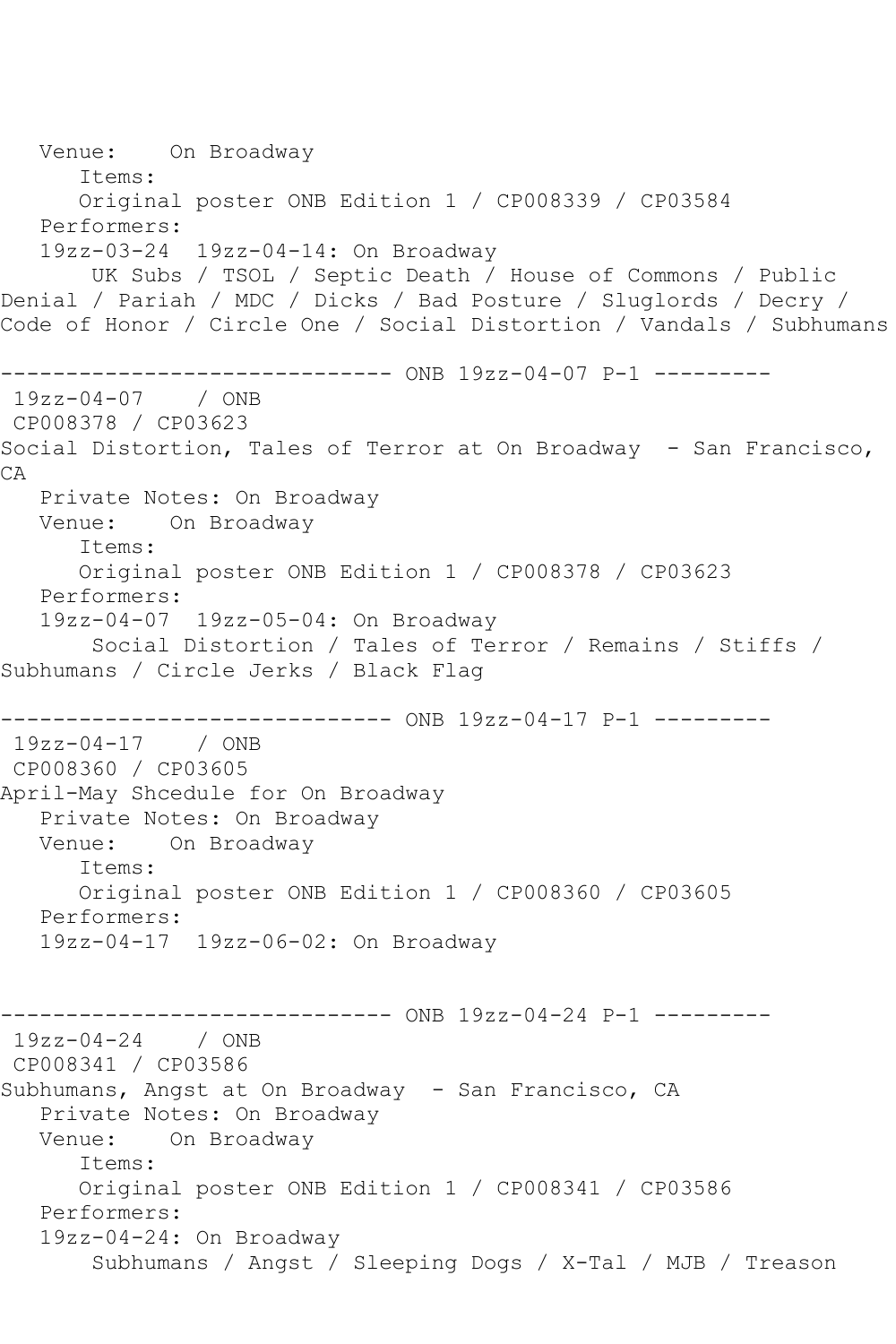------------------------------ ONB 19zz-04-25 P-1 --------- 19zz-04-25 / ONB CP008357 / CP03602 Scarlot Harlot at On Broadway - San Francisco, CA Private Notes: On Broadway Series: Woman's Forum of Venue: On Broadway Items: Original poster ONB Edition 1 / CP008357 / CP03602 Performers: 19zz-04-25: On Broadway Scarlot Harlot ------------------------------ KEN 19zz-04-26 P-1 --------- 19zz-04-26 / KEN CP008437 / CP03682 Counterparts, Model Strikers at On Broadway - San Francisco, CA Private Notes: On Broadway Venue: On Broadway Items: Original poster KEN Edition 1 / CP008437 / CP03682 Performers: 19zz-04-26: Counterparts / Model Strikers / Zipgun 19zz-04-27: On Broadway Minus One / Exposure / Hats 19zz-04-29: Dead Kennedys / Christian Death / G.O.D. Girls On Drugs / Hellations 19zz-04-30: Head On / Anvil Chorus 19zz-05-01: Flipper / Contradictions / Esmerelda / M1 Alternative 19zz-04-28: Dead Kennedys / M.D.C. / Rebel Truth / Bad Posture ------------------------------ ONB 19zz-04-26 P-1 --------- 19zz-04-26 / ONB CP008359 / CP03604 Dega Ray, Satin Food Stamps at On Broadway - San Francisco, CA Private Notes: On Broadway Venue: On Broadway Items: Original poster ONB Edition 1 / CP008359 / CP03604 Performers: 19zz-04-26 19zz-05-15: On Broadway Dega Ray / Satin Food Stamps / Crash Puppies / Hron Reborn Iii Show / Norman Salant / Benjamin Bossi ------------------------------ ONB 19zz-05-07 P-1 --------- 19zz-05-07 / ONB CP008373 / CP03618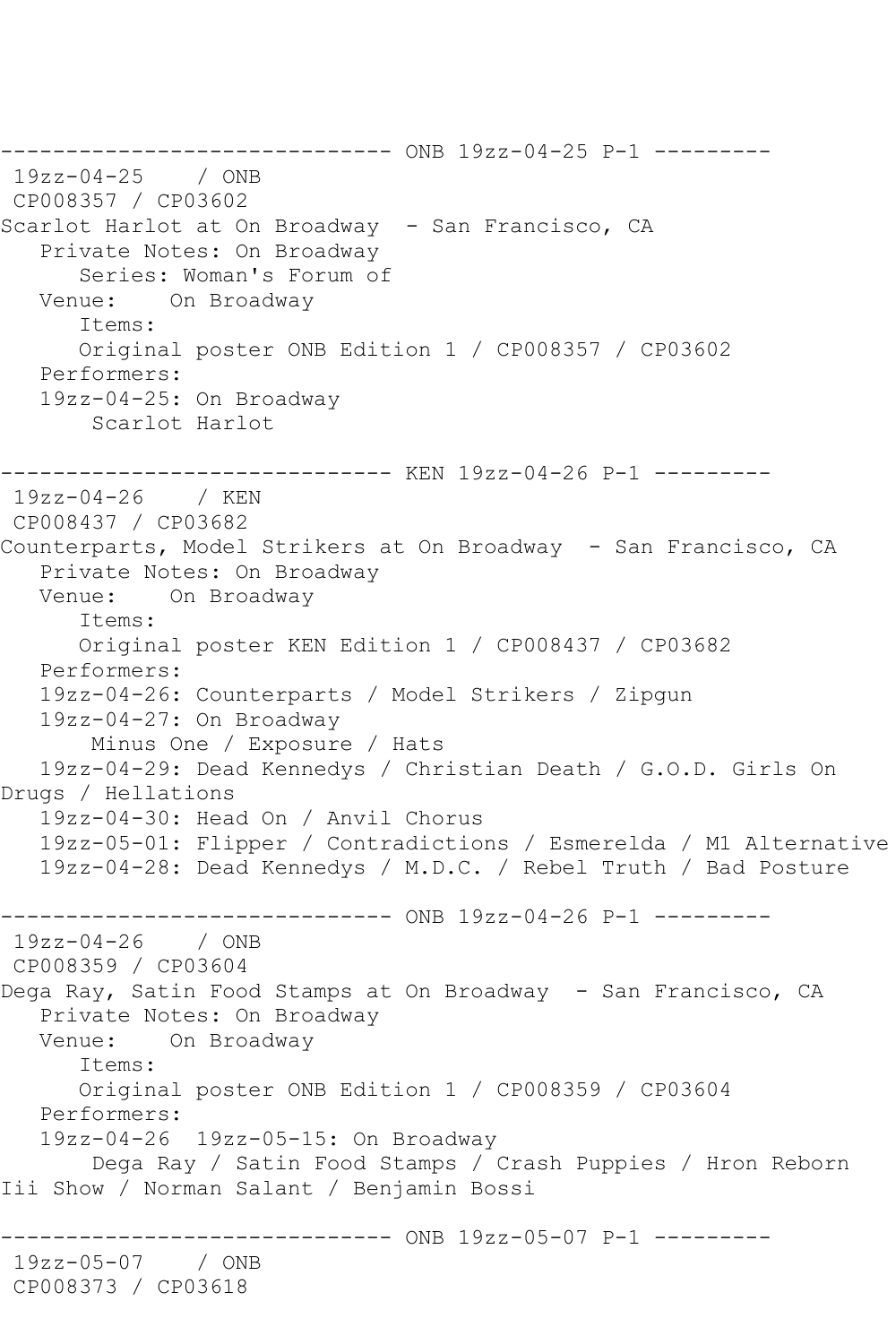Noise From Nowhere, Social Unrest at On Broadway - San Francisco, CA Private Notes: On Broadway Venue: On Broadway Items: Original poster ONB Edition 1 / CP008373 / CP03618 Performers: 19zz-05-07: On Broadway Noise From Nowhere / Social Unrest / Kent State / Modern Industry / Moslem Birth / Manson Youth ------------------------------ ONB 19zz-05-13 P-1 --------- 19zz-05-13 / ONB CP008343 / CP03588 D.O.A., Renegades at On Broadway - San Francisco, CA Private Notes: On Broadway Venue: On Broadway Items: Original poster ONB Edition 1 / CP008343 / CP03588 Performers: 19zz-05-13: On Broadway D.O.A. / Renegades / Rangers / Painted Willie / Gone ----------------------------- TAD 19zz-05-29 P-1 ----------19zz-05-29 / TAD CP008332 / CP03577 J.F.A., Los Olvidados at Tool and Die - San Francisco, CA Private Notes: On Broadway Venue: Tool and Die Items: Original poster TAD Edition 1 / CP008332 / CP03577 Performers: 19zz-05-29 19zz-05-30: Tool and Die On Broadway J.F.A. / Los Olvidados / Skoundrels / Faction / Minus One / Black Athletes / Big Boys / Drunk Injuns / Faction / Minus One / Skoundrel2 ------------------------------ ONB 19zz-05-30 P-1 --------- 19zz-05-30 / ONB CP008376 / CP03621 Drunk Injuns, Black Athletes at On Broadway - San Francisco, CA Private Notes: On Broadway Venue: On Broadway Items: Original poster ONB Edition 1 / CP008376 / CP03621 Performers: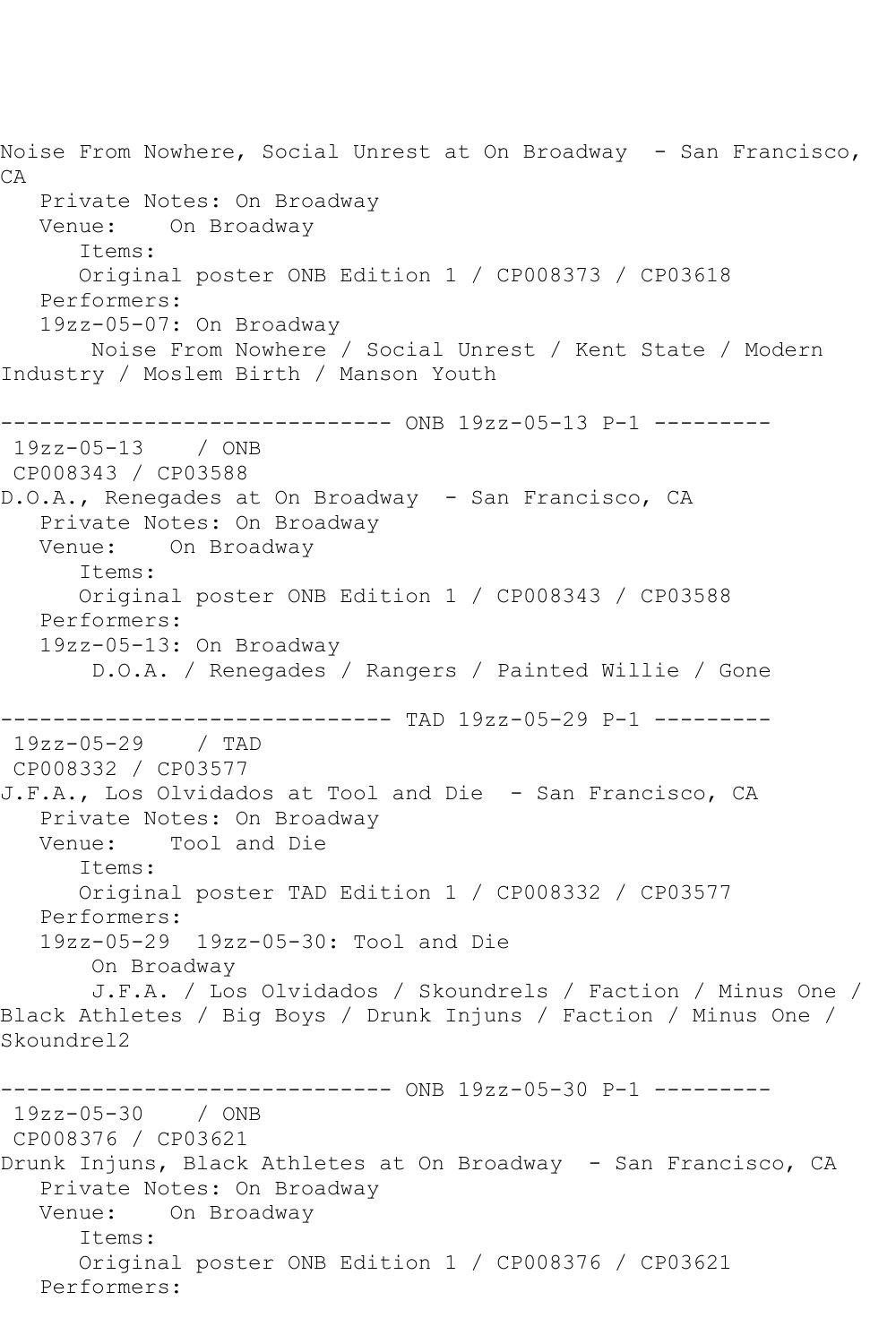19zz-05-30: On Broadway Drunk Injuns / Black Athletes / Big Boys / Faction / Minus One / Scoundrelz ------------------------------ ONB-5.113 19zz-06-05 P-1 --------- 19zz-06-05 / ONB 5.113 CP001617 / 1639 Minimal Man, Toiling Midgets at On Broadway - San Francisco, CA Notes: This item appears in the Art of Rock book, plate no. 5.113 Artist: Patrick Miller Venue: On Broadway Promoter: Book: Art of Rock Items: Original poster ONB-5.113 Edition 1 / CP001617 / 1639 AORPlate: 5.113 Performers: 19zz-06-05: On Broadway Minimal Man / Toiling Midgets / Black Dolls ------------------------------ ONB 19zz-06-15 P-1 --------- 19zz-06-15 / ONB CP008377 / CP03622 Manx at On Broadway - San Francisco, CA Private Notes: On Broadway Venue: On Broadway Items: Original poster ONB Edition 1 / CP008377 / CP03622 Performers: 19zz-06-15: On Broadway Manx ------------------------------ ONB 19zz-06-30 P-1 --------- 19zz-06-30 / ONB CP008350 / CP03595 D.I., Social Unrest at On Broadway - San Francisco, CA Private Notes: On Broadway Venue: On Broadway Items: Original poster ONB Edition 1 / CP008350 / CP03595 Performers: 19zz-06-30: On Broadway D.I. / Social Unrest / Detox / Afflicted / RKL ------------------------------ ONB 19zz-07-08 P-1 --------- 19zz-07-08 / ONB CP008347 / CP03592 Anti-Nowhere League, Fang at On Broadway - San Francisco, CA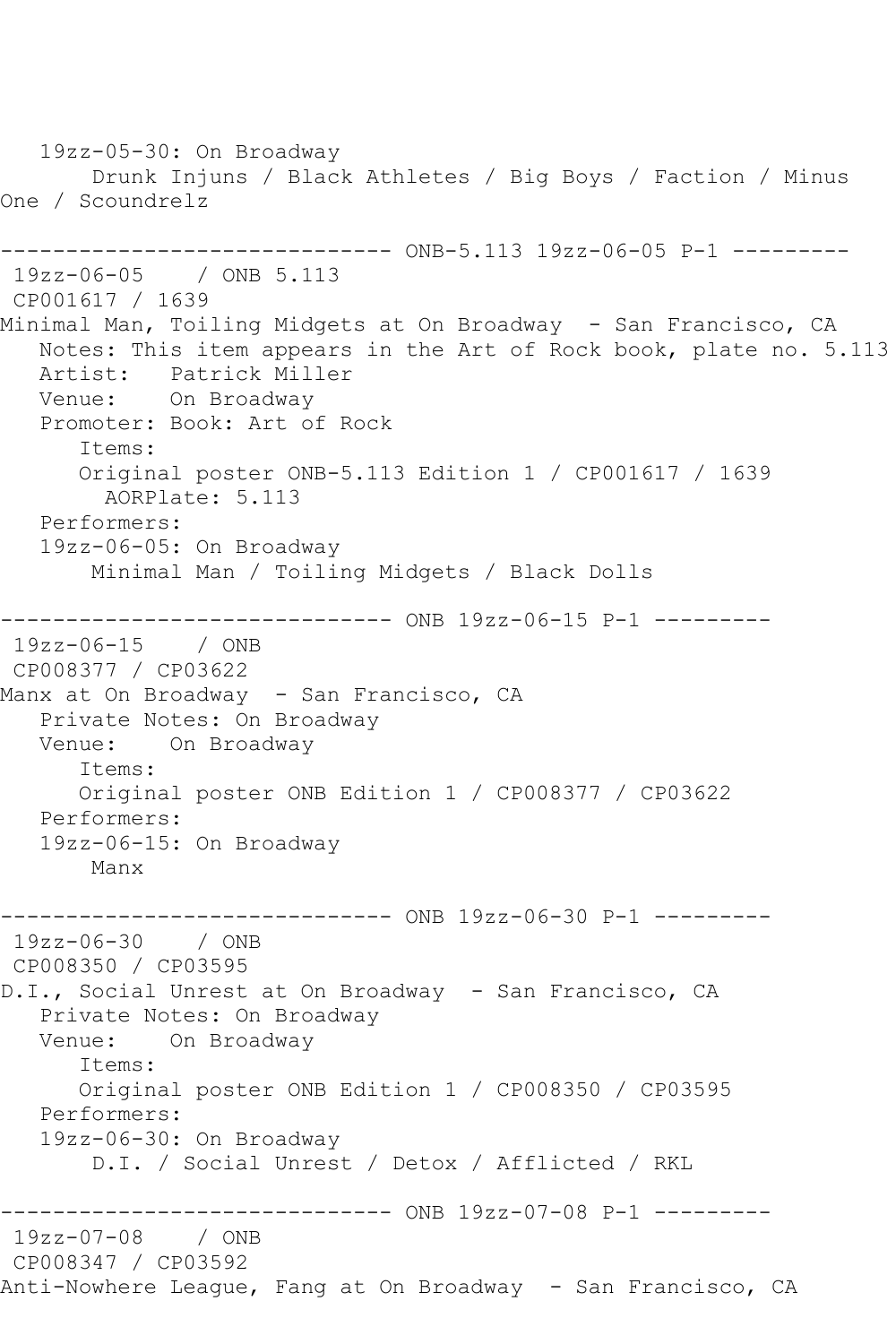Private Notes: On Broadway Venue: On Broadway Items: Original poster ONB Edition 1 / CP008347 / CP03592 Performers: 19zz-07-08: On Broadway Anti-Nowhere League / Fang / Tales of Terror / Bad Brains / GBH ------------------------------ ONB 19zz-07-09 P-1 --------- 19zz-07-09 / ONB CP008337 / CP03582 Screen of Dreams, 20/20 at On Broadway - San Francisco, CA Private Notes: On Broadway Venue: On Broadway Items: Original poster ONB Edition 1 / CP008337 / CP03582 Performers: 19zz-07-09: On Broadway Screen of Dreams / 20/20 ---------- ONB 19zz-07-17 P-1 ---------19zz-07-17 / ONB CP008363 / CP03608 Agnostic Front, ST. Vitus at On Broadway - San Francisco, CA Private Notes: On Broadway Venue: On Broadway Items: Original poster ONB Edition 1 / CP008363 / CP03608 Performers: 19zz-07-17: On Broadway Agnostic Front / ST. Vitus / Test / Subj-X ------------------------------ ONB 19zz-08-20 P-1 --------- 19zz-08-20 / ONB CP008346 / CP03591 Hellos, Creed of Chrome at On Broadway - San Francisco, CA Private Notes: On Broadway Venue: On Broadway Items: Original poster ONB Edition 1 / CP008346 / CP03591 Performers: 19zz-08-20: On Broadway Hellos / Creed of Chrome / Drunk Injuns / Hose ------------------------------ ONB 19zz-08-28 P-1 --------- 19zz-08-28 / ONB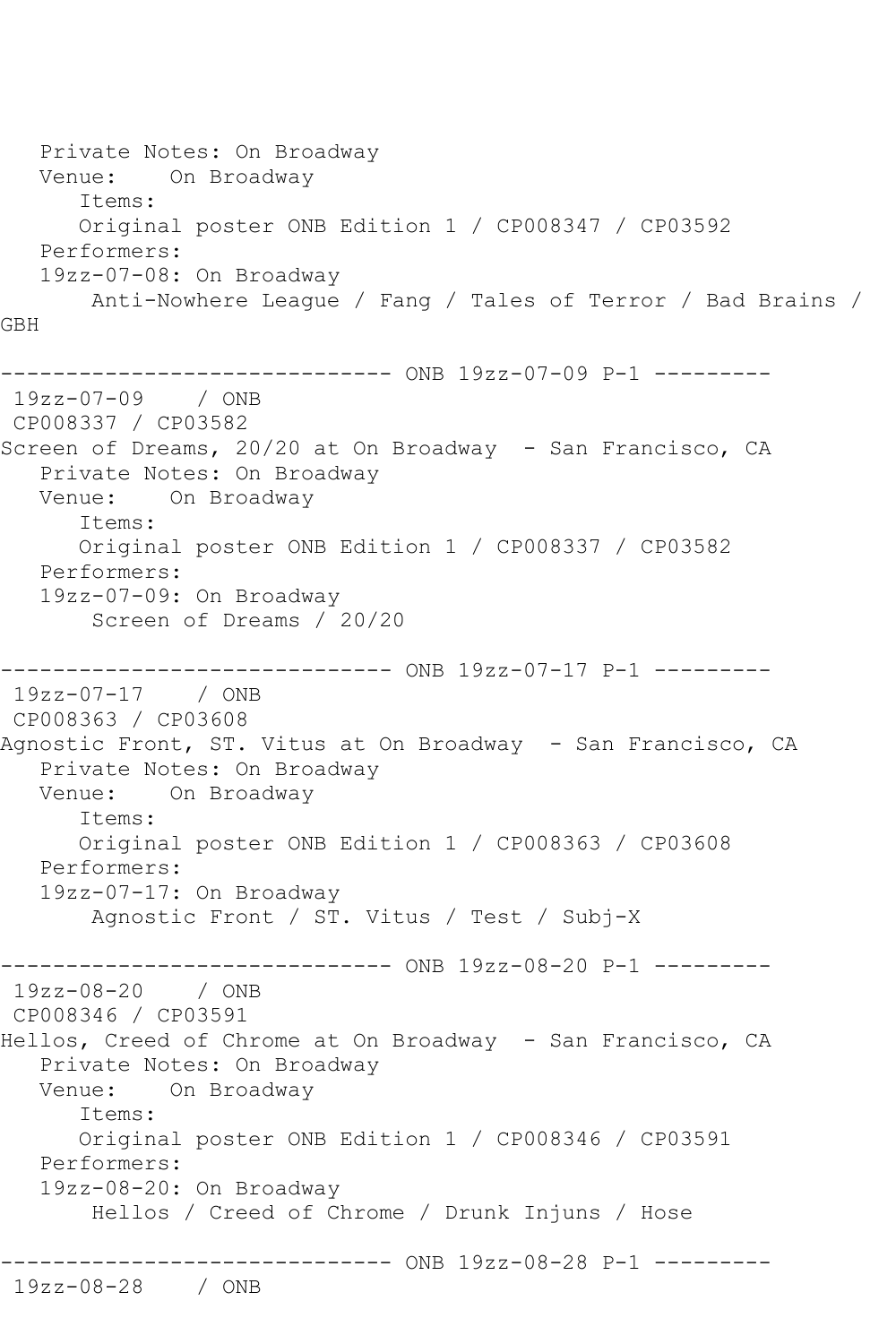CP008368 / CP03613 Gun Club, Mutants at On Broadway - San Francisco, CA Private Notes: On Broadway Venue: On Broadway Items: Original poster ONB Edition 1 / CP008368 / CP03613 Performers: 19zz-08-28: On Broadway Gun Club / Mutants / Middle Class / Red Cross / 100 Flowers ------------------------------ ONB 19zz-09-30 P-1 --------- 19zz-09-30 / ONB CP008372 / CP03617 Ultimately Sammy, Toiling Midgets at On Broadway - San Francisco, CA Private Notes: On Broadway Venue: On Broadway Items: Original poster ONB Edition 1 / CP008372 / CP03617 Performers: 19zz-09-30: On Broadway Ultimately Sammy / Toiling Midgets / Varve / Black Dolls ------------------------------ ONB 19zz-11-03 P-1 --------- 19zz-11-03 / ONB CP008348 / CP03593 Discharge, Fang at On Broadway - San Francisco, CA Private Notes: On Broadway Venue: On Broadway Items: Original poster ONB Edition 1 / CP008348 / CP03593 Performers: 19zz-11-03: On Broadway Discharge / Fang / Toxic Reasons ------------------------------ ONB 19zz-11-09 P-1 --------- 19zz-11-09 / ONB CP000615 / 0619 Invertebrates, Repeat Offenders at On Broadway - San Francisco, CA Venue: On Broadway Items: Original poster ONB Edition 1 / CP000615 / 0619 Performers: 19zz-11-09: On Broadway Invertebrates / Repeat Offenders -------------------- ONB 19zz-11-09 P-1 ---------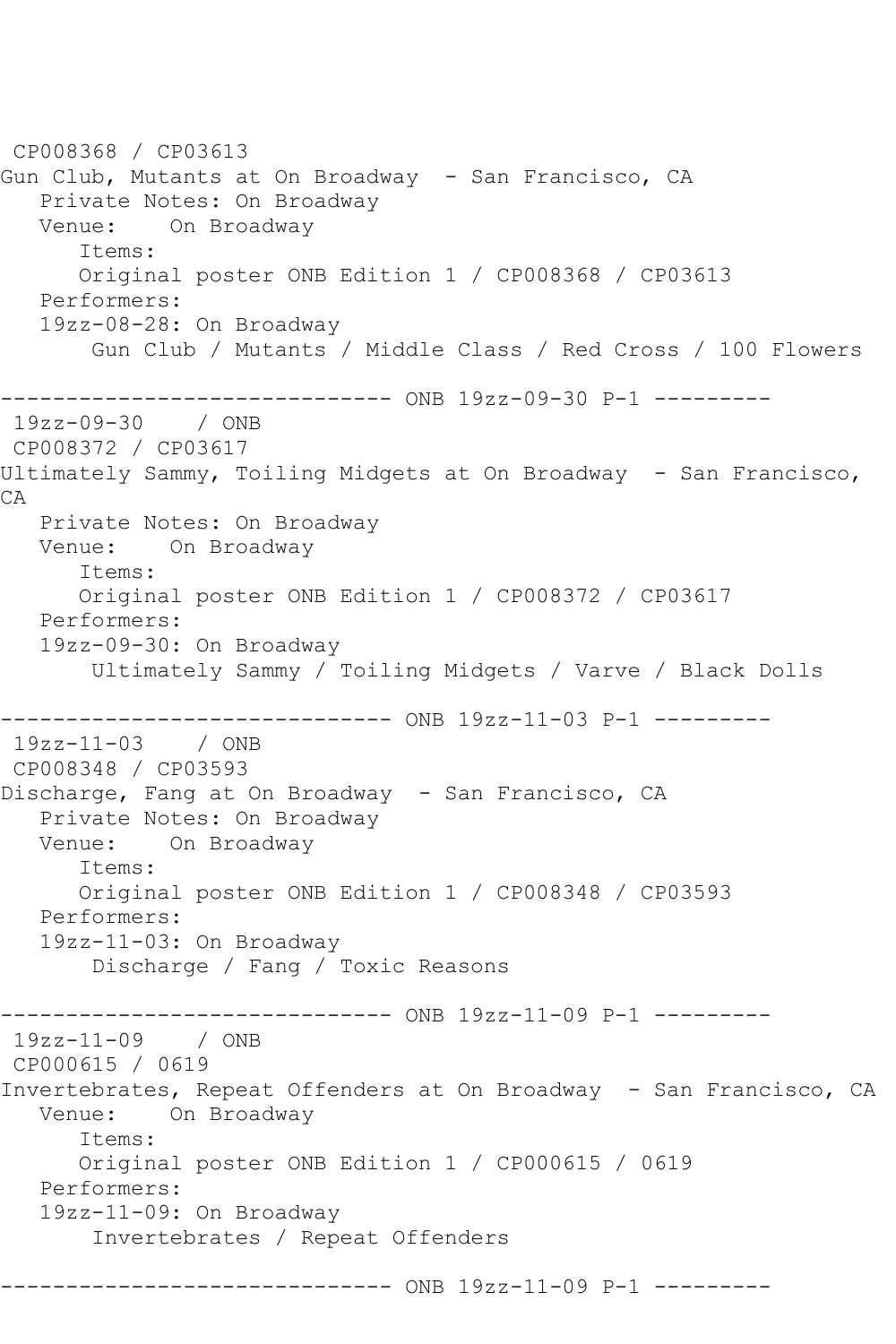```
19zz-11-09 / ONB 
CP008338 / CP03583
MDC, Tragic Mulatto at On Broadway - San Francisco, CA
  Private Notes: On Broadway<br>Venue: On Broadway
           On Broadway
       Items:
       Original poster ONB Edition 1 / CP008338 / CP03583
   Performers:
    19zz-11-09: On Broadway
        MDC / Tragic Mulatto / Condemned To Death / Red Kross / Dicks
          ------------------------------ ONB 19zz-11-12 P-1 ---------
19zz-11-12 / ONB 
CP008351 / CP03596
MDC, Dicks at On Broadway - San Francisco, CA
    Private Notes: On Broadway
       Series: El Salvador
   Venue: On Broadway
       Items:
       Original poster ONB Edition 1 / CP008351 / CP03596
   Performers:
   19zz-11-12: On Broadway
        MDC / Dicks / Tragic Mulatto / Condemned To Death
                    ------------------------------ ONB 19zz-11-13 P-1 ---------
19zz-11-13 / ONB 
CP008369 / CP03614
Flipper, Social Unrest at On Broadway - San Francisco, CA
    Private Notes: On Broadway
   Venue: On Broadway
       Items:
       Original poster ONB Edition 1 / CP008369 / CP03614
   Performers:
    19zz-11-13: On Broadway
        Flipper / Social Unrest / Beast / Church Police
------------------------------ ONB 19zz-12-17 P-1 ---------
19zz-12-17 / ONB 
CP008330 / CP03575
Fear, Gun Club at On Broadway - San Francisco, CA
   Private Notes: On Broadway
   Venue: On Broadway
       Items:
       Original poster ONB Edition 1 / CP008330 / CP03575
    Performers:
    19zz-12-17: On Broadway
        Fear / Gun Club / Circle Jerks / Tales of Terror
```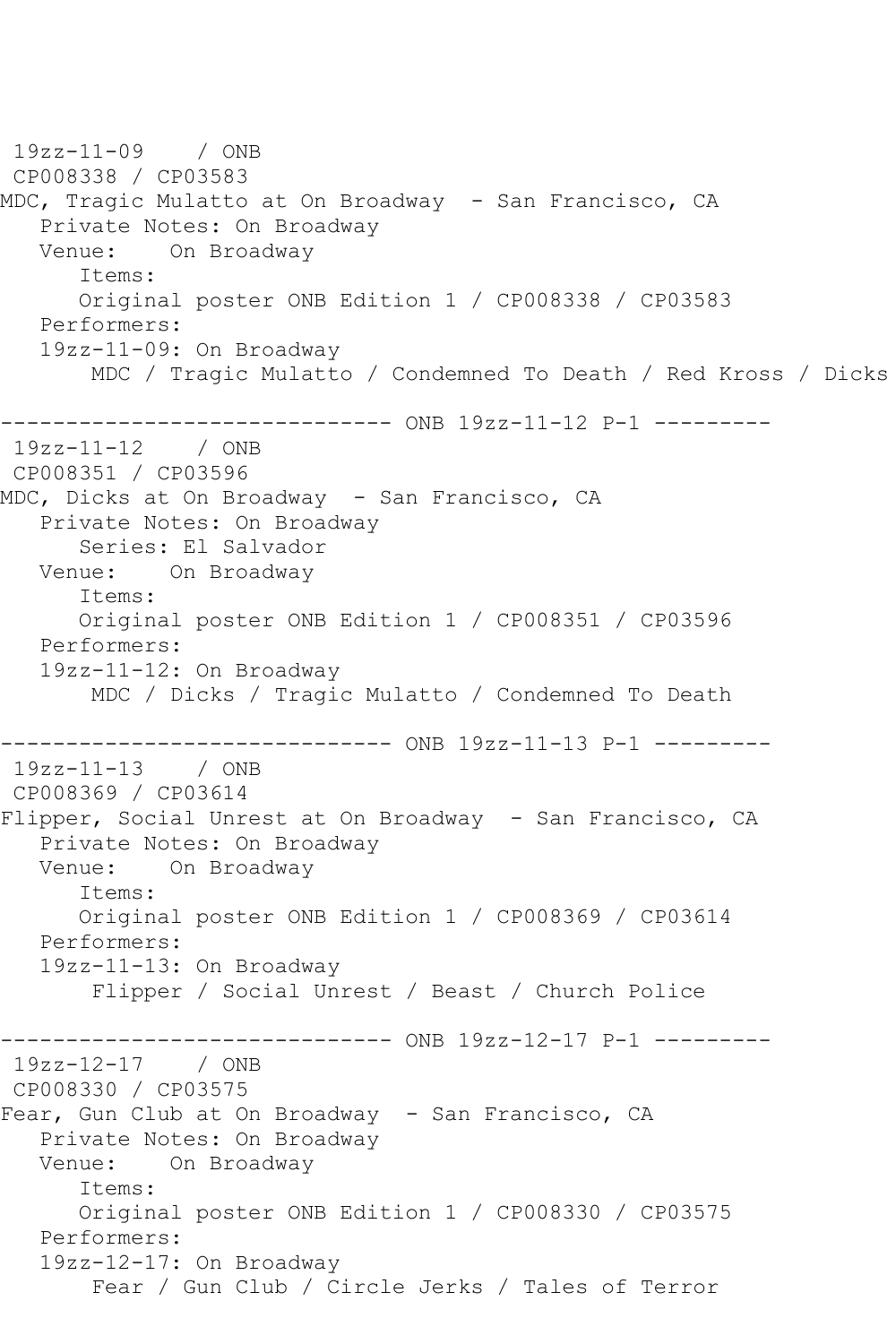19zz-12-17 / ONB CP008379 / CP03624 Fear, Circle Jerks at On Broadway - San Francisco, CA Private Notes: On Broadway Venue: On Broadway Items: Original poster ONB Edition 1 / CP008379 / CP03624 Performers: 19zz-12-17 19zz-12-30: On Broadway Fear / Circle Jerks / Gun Club ------------------------------ 2004-12-18 P --------- 2004-12-18 / CP008367 On Broadway [Set of 87 handbills/posters] Notes: On Broadway (still being priced) Run of 87 handbills/posters] {!P CP008270 "Meat Puppets at On Broadway"} Mabuhay Gardens and On Broadway San Francisco's legendary "Mabuhay Gardens" in North Beach was one of the premiere punk clubs in America, featuring groups like the Damned, Iggy Pop, Devo, the Ramones, Crime, the Nuns, Dead Kennedys, DOA, Husker Du and many others. The club ran from around 1976 until it closed in the early 1980s. Punk flyers are a far cry from their multi-colored psychedelic predecessors, but they have a stark beauty of their own and are now very much collected. This is a collection of 134 punk flyers from the "Mabuhay Gardens." "On Broadway" was also San Francisco punk club, run by the owner of the Mabuhay Gardens. This collection includes some 87 punk flyers and calendars from "On Broadway." A complete inventory of this collection is available for your scrutiny. Contact Michael Erlewine at info@ClassicPosters.com with questions of for more details. Venue: On Broadway Items: Original poster / CP008367 Performers: 2004-12-18: On Broadway ------------------------------ zzzz-01-22 P -------- zzzz-01-22 / CP045741 / CP045741 Minutemen, Meatpuppets at Broadway Venue: On Broadway

------------------------------ ONB 19zz-12-17 P-1 ---------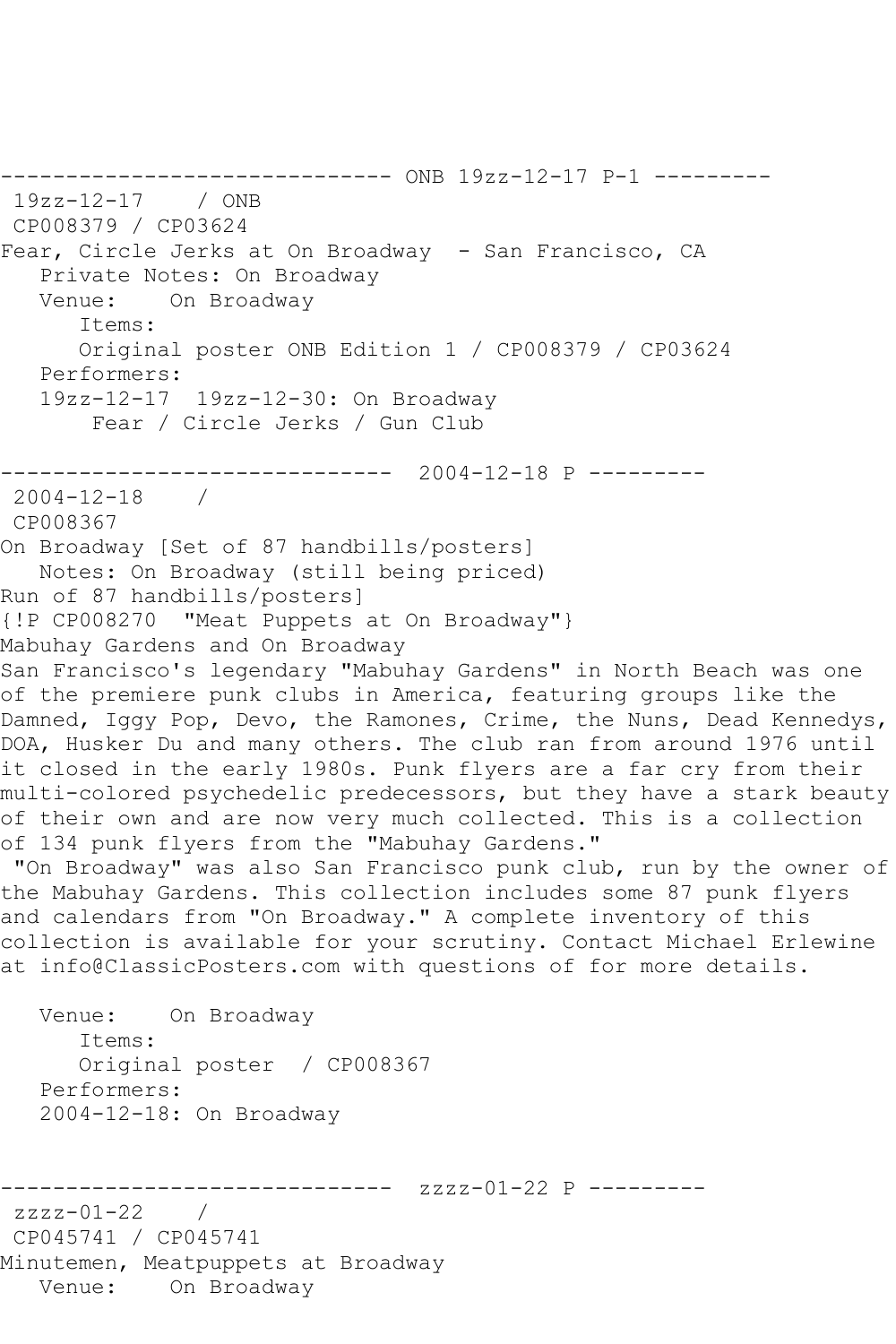```
 Items:
      Original poster / CP045741 / CP045741
   Performers:
   zzzz-01-22: On Broadway
        Minutemen / Meat Puppets / Decendents / Angst
         ------------------------------ zzzz-01-31 P ---------
zzzz-01-31 /
CP045807 / CP045807
On Broadway Calendar
   Private Notes: On Broadway
      Benefit: Bible B.B.Q.
   Venue: On Broadway
       Items:
      Original poster / CP045807 / CP045807
   Performers:
   zzzz-01-31: On Broadway
------------------------------ zzzz-02-04 P ---------
zzzz-02-04 / 
CP045792 / CP045792
Christian Death at Rock On Broadway
   Private Notes: On Broadway
   Venue: On Broadway
      Items:
       Original poster / CP045792 / CP045792
   Performers:
   zzzz-02-04: On Broadway
       Christian Death
------------------------------ zzzz-02-04 P ---------
zzzz-02-04 /
CP045793 / CP045793
Christian Death, Fright Wig at Rock On Broadway
   Private Notes: On Broadway
   Venue: On Broadway
       Items:
      Original poster / CP045793 / CP045793
   Performers:
   zzzz-02-04: On Broadway
       Christian Death / Fright Wig / Paranoid Blue / Faith No More 
/ Brain Damage
                    ----------- zzzz-02-16 P ---------
zzzz-02-16 / 
CP045794 / CP045794
```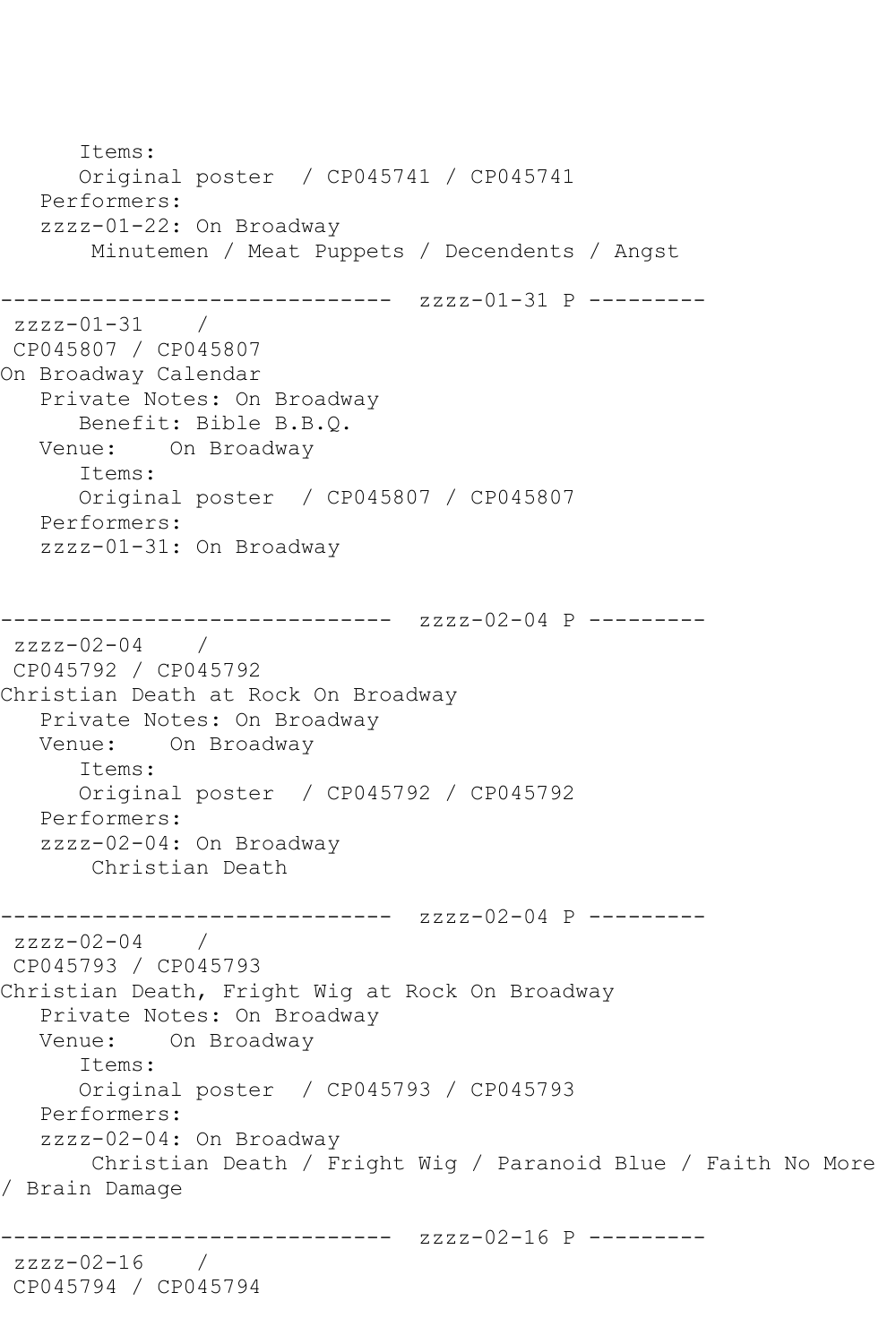Side Effects, Permanent Wave at Rock On Broadway Private Notes: On Broadway Venue: On Broadway Items: Original poster / CP045794 / CP045794 Performers: zzzz-02-16: On Broadway Side Effects / Permanent Wave / Holy Wars ------------------------------ zzzz-02-19 P -------- zzzz-02-19 / CP045781 / CP045781 TSOL, Black Athletes at Rock On Broadway Private Notes: On Broadway Venue: On Broadway Items: Original poster / CP045781 / CP045781 Performers: zzzz-02-19: On Broadway TSOL / Black Athletes / Los Olvidados / Effigies / Fifth Column / Circle Jerks / Fuck Ups / Fang / Channel Three / Minor Threat / Agent Orange ------------------------------ zzzz-02-23 P -------- zzzz-02-23 f / CP060847 / CP060847 Rank and File, Wolvarines at On Broadway - San Francisco, CA Benefit: With Video Show Venue: On Broadway Items: Original poster / CP060847 / CP060847 (8-1/2 x 11) Performers: zzzz-02-23 fri: On Broadway Rank and File zzzz-02-26 fri: Rank and File / Wolvarines / Swingin Possums / Phantom Limbs zzzz-03-01: I Beam Rank and File / Mutants ------------------------------ zzzz-03 P -------- zzzz-03 / CP045778 / CP045778 On Broadway Calendar Private Notes: On Broadway Benefit: On Broadway zzzz-03-zzzz-04 Calendar Venue: On Broadway Items: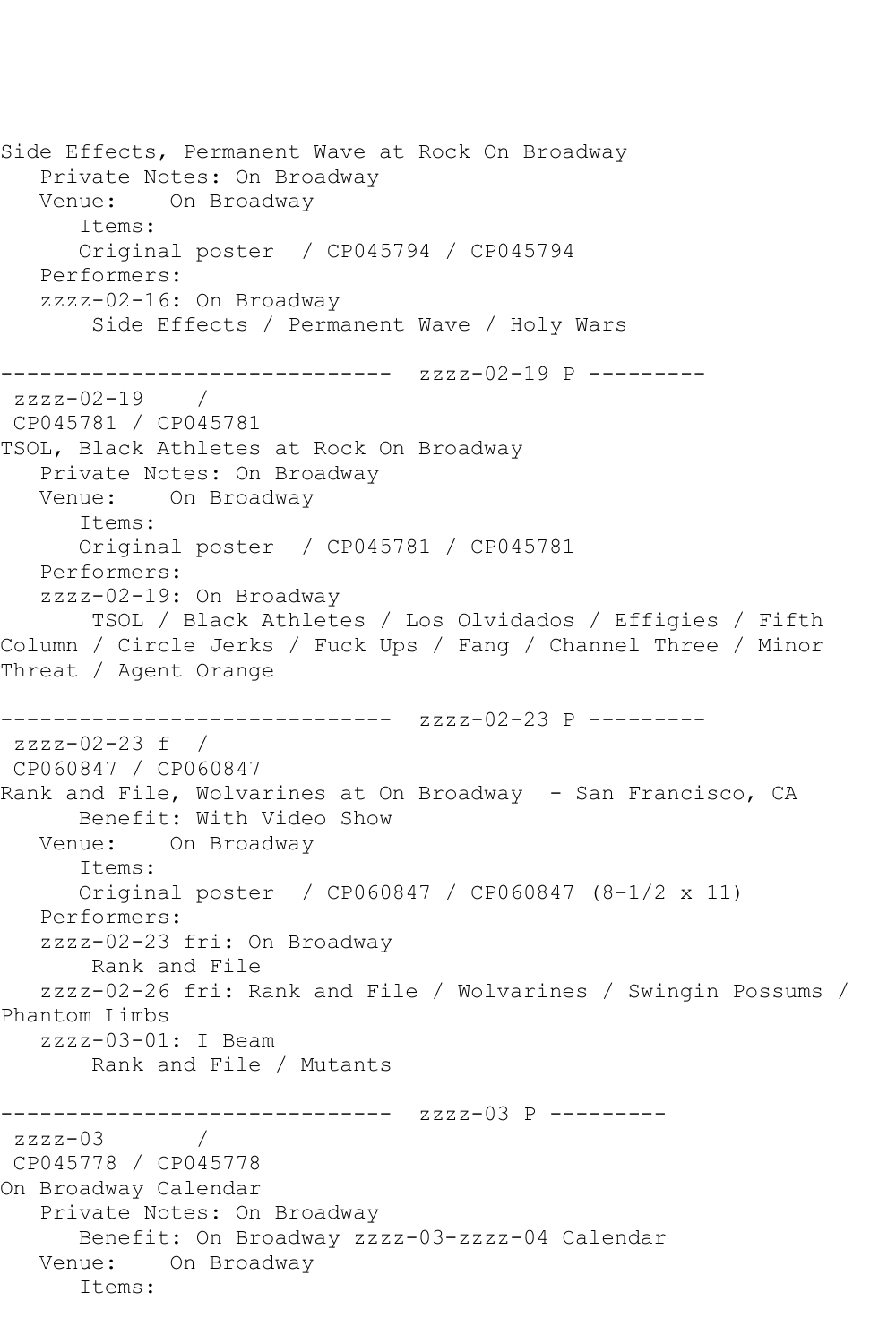Original poster / CP045778 / CP045778 Performers: zzzz-03 zzzz-04: On Broadway ------------------------------ zzzz-03-05 P -------- zzzz-03-05 / CP045811 / CP045811 Beast, Black Dolls at Rock On Broadway Private Notes: On Broadway Venue: On Broadway Items: Original poster / CP045811 / CP045811 Performers: zzzz-03-05: On Broadway Beast / Black Dolls / Fade To Black ------------------------------ zzzz-03-11 P -------- zzzz-03-11 / CP045787 / CP045787 Crucifix, Fifth Column at Rock On Broadway Private Notes: On Broadway Venue: On Broadway Items: Original poster / CP045787 / CP045787 Performers: zzzz-03-11: On Broadway Crucifix / Fifth Column / Tales of Terror / Trial ------------------------------ zzzz-03-18 P -------- zzzz-03-18 / CP045779 / CP045779 45 Grave, Redd Kross at Rock On Broadway Private Notes: On Broadway Benefit: Hobbitt's Blowout Party Venue: On Broadway Items: Original poster / CP045779 / CP045779 Performers: zzzz-03-18 zzzz-03-19: On Broadway 45 Grave / Redd Kross / Vandals / Circus of Love ------------------------------ zzzz-04 P -------- zzzz-04 / CP045797 / CP045797 On Broadway Calendar Private Notes: On Broadway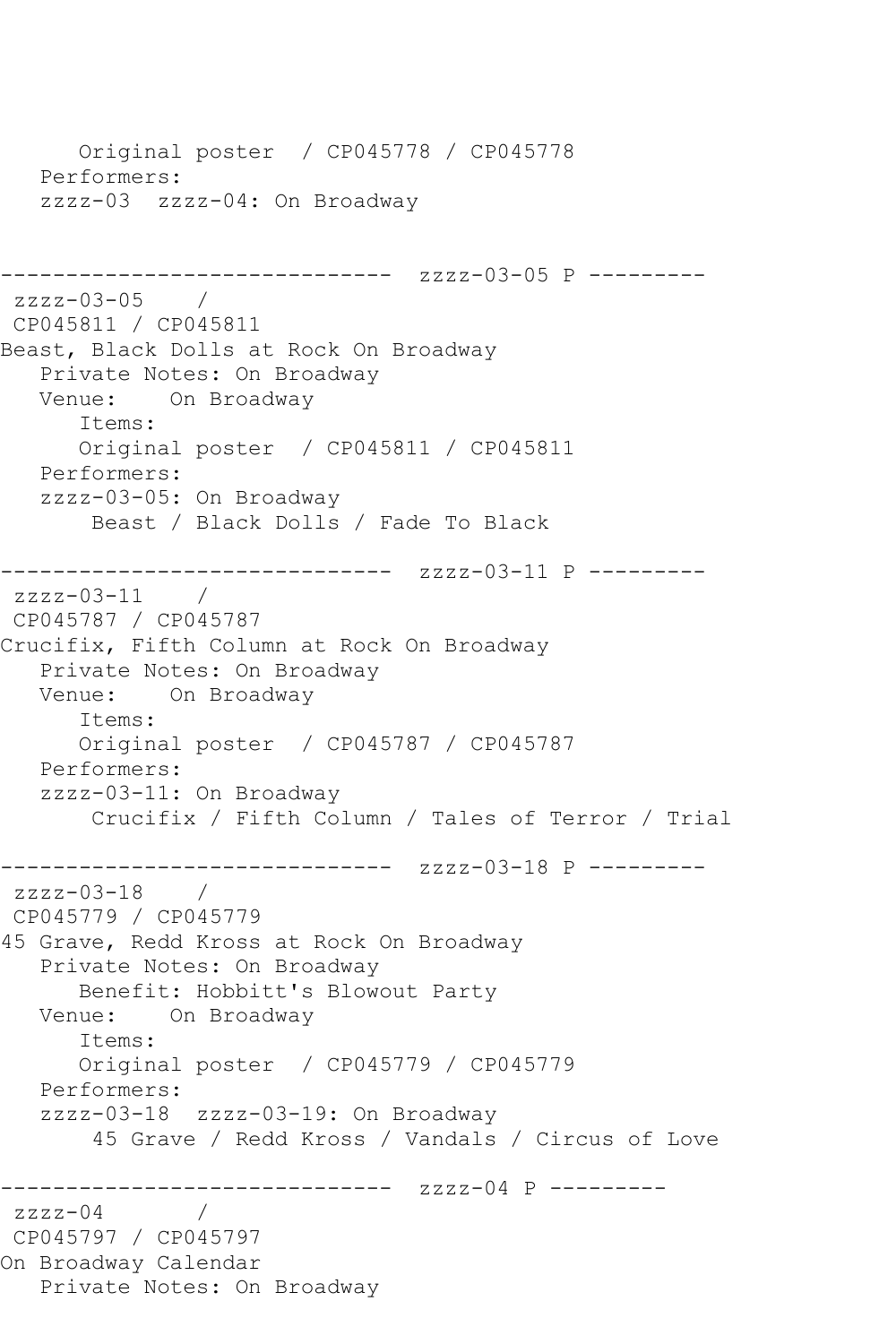Benefit: Rock On Broadway Calendar for zzzz-04 / zzzz-05 Venue: On Broadway Items: Original poster / CP045797 / CP045797 Performers: zzzz-04 zzzz-05: On Broadway ------------------------------ zzzz-04 P --------  $zzzz-04$ CP045798 / CP045798 On Broadway Calendar Private Notes: On Broadway Benefit: Rock On Broadway Calendar for zzzz-04 / zzzz-06 Venue: On Broadway Items: Original poster / CP045798 / CP045798 Performers: zzzz-04 zzzz-06: On Broadway ------------ zzzz-04-07 P -------- $zzzz-04-07$  / CP045814 / CP045814 Social Distortion, Tales of Terror at Rock On Broadway Private Notes: On Broadway Venue: On Broadway Items: Original poster / CP045814 / CP045814 Performers: zzzz-04-07: On Broadway Social Distortion / Tales of Terror / Remains / Stiffs zzzz-04-14: On Broadway U.K. Subhumans zzzz-04-17: On Broadway Circle Jerks zzzz-05-04: On Broadway Black Flag ------------------------------ zzzz-04-24 P --------  $zzzz-04-24$  / CP045780 / CP045780 Subhumans, Angst at Rock On Broadway Private Notes: On Broadway Venue: On Broadway Items: Original poster / CP045780 / CP045780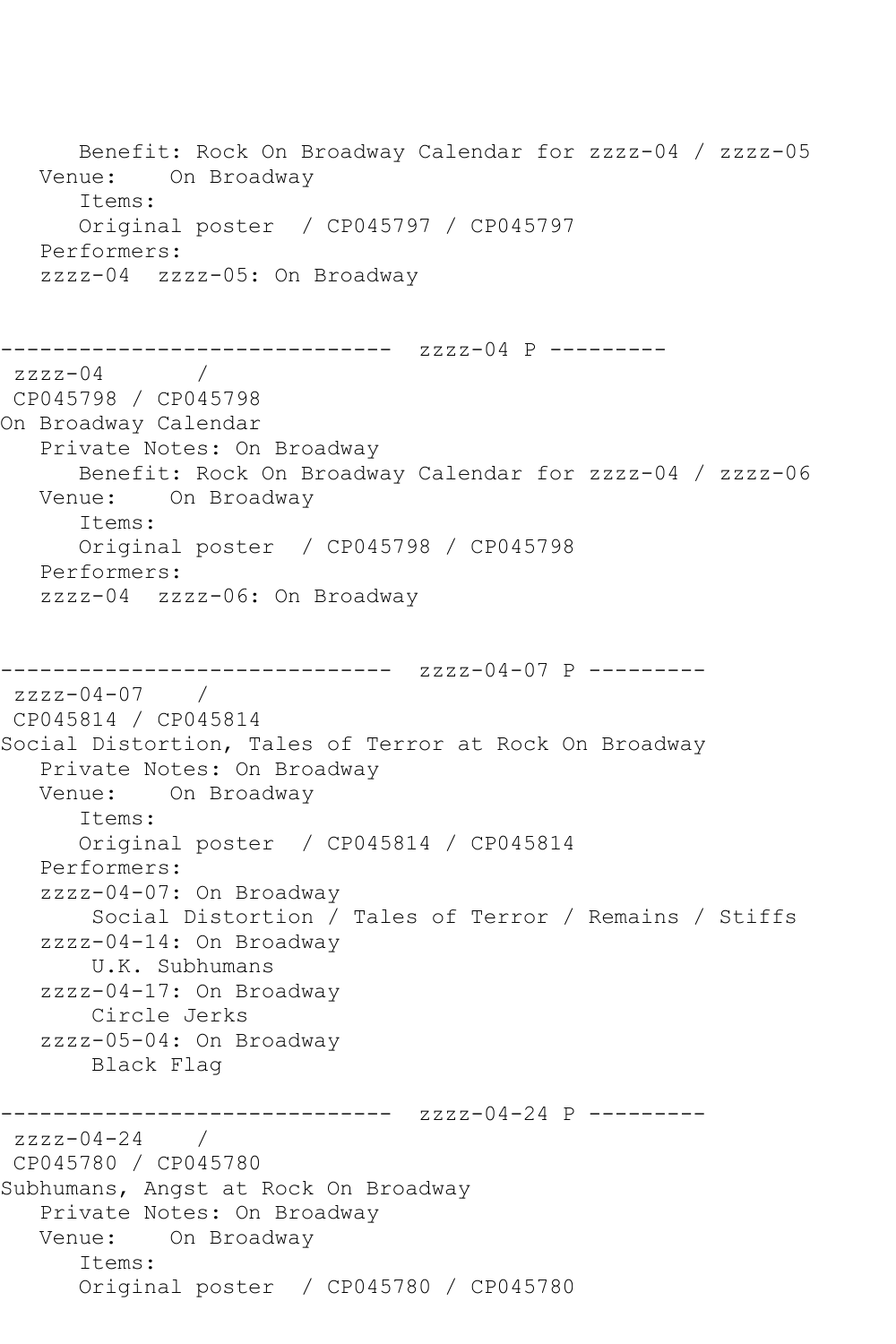Performers: zzzz-04-24 `: On Broadway Subhumans / Angst / Sleeping Dogs / X-Tal / MJB / Treason ------------------------------ zzzz-04-25 P -------- zzzz-04-25 / CP045795 / CP045795 On Broadway Calendar Private Notes: On Broadway Benefit: Adventures of Scarlot Harlot ( A Benefit for the Women's Forum on Prostitutes' Rights ) Venue: On Broadway Items: Original poster / CP045795 / CP045795 Performers: zzzz-04-25: On Broadway ------------------------------ zzzz-05 P -------- zzzz-05 / CP045800 / CP045800 On Broadway Calendar Private Notes: On Broadway Benefit: Rock On Broadway Calendar for zzzz-05 / zzzz-07 Venue: On Broadway Items: Original poster / CP045800 / CP045800 Performers: zzzz-05 zzzz-07: On Broadway ------------------------------ zzzz-05 P -------- zzzz-05 / CP045802 / CP045802 On Broadway Calendar Private Notes: On Broadway Benefit: Rock On Broadway Calendar for zzzz-05 / zzzz-06 Venue: On Broadway Items: Original poster / CP045802 / CP045802 Performers: zzzz-05 zzzz-06: On Broadway ------------------------------ zzzz-05 P -------- zzzz-05 / CP045876 / CP045876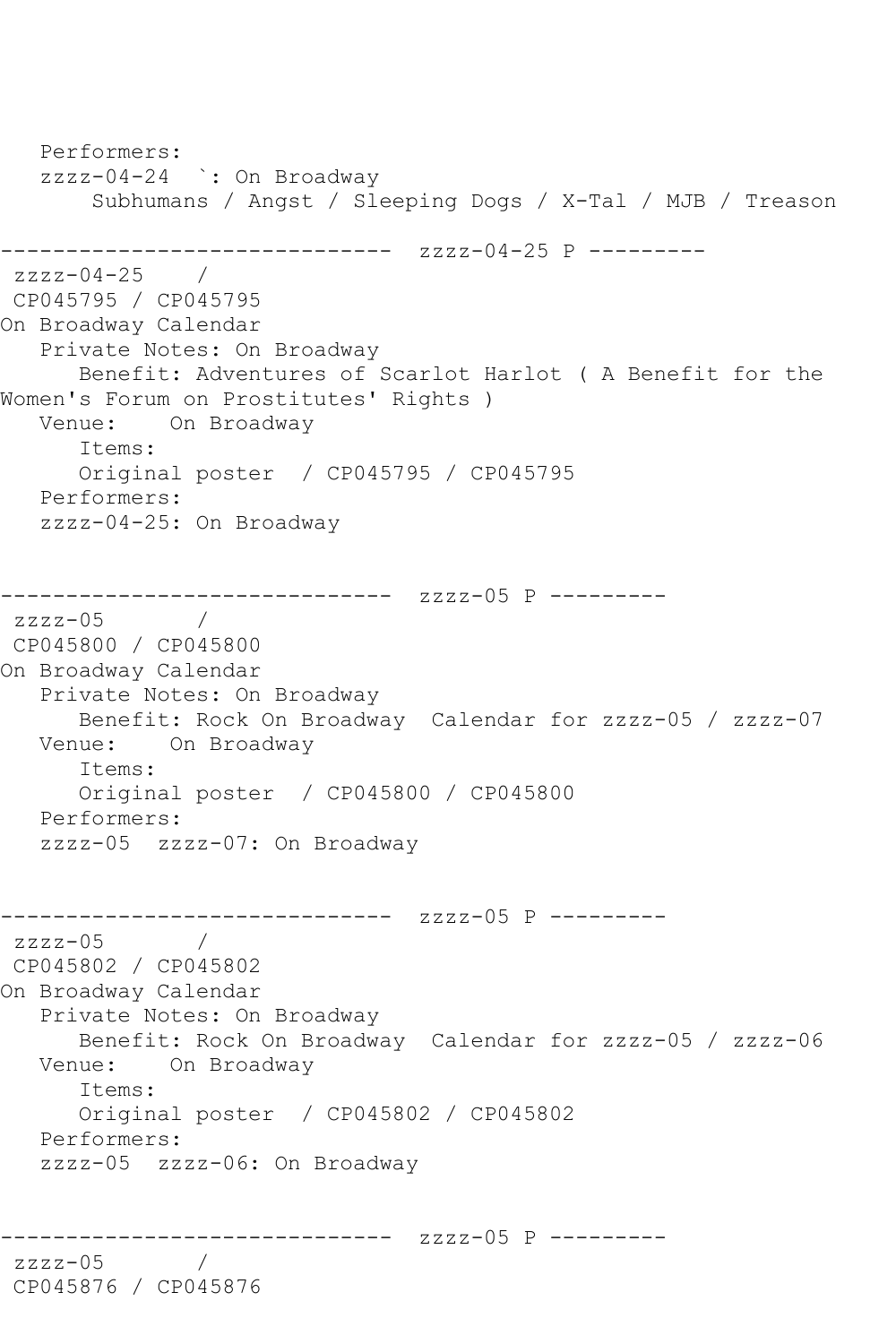```
Mabuhay Gardens Calendar
   Private Notes: On Broadway
      Benefit: Rock on Broadway Calendar zzzz-05-23 / zzzz-05-30
   Venue: On Broadway
      Items:
      Original poster / CP045876 / CP045876
   Performers:
   zzzz-05: On Broadway
------------------------------ zzzz-05-07 P ---------
zzzz-05-07 / 
CP045809 / CP045809
Noise From Nowhere, Kent State at Rock On Broadway
   Private Notes: On Broadway
   Venue: On Broadway
      Items:
      Original poster / CP045809 / CP045809
   Performers:
   zzzz-05-07: On Broadway
       Noise From Nowhere / Kent State / Modern Industry / Moslem 
Birth / Manson Youth
------------------------------ zzzz-05-12 P ---------
zzzz-05-12 / 
CP045799 / CP045799
Lethal Gospel at Rock On Broadway
   Private Notes: On Broadway
   Venue: On Broadway
      Items:
      Original poster / CP045799 / CP045799
   Performers:
   zzzz-05-12: On Broadway
       Lethal Gospel
------------------------------ zzzz-05-13 P ---------
zzzz-05-13 / 
CP045782 / CP045782
D.O.A, Renegaes at Rock On Broadway
   Private Notes: On Broadway
   Venue: On Broadway
      Items:
      Original poster / CP045782 / CP045782
   Performers:
   zzzz-05-13: On Broadway
       D.O.A / Renegaes / Rangers
```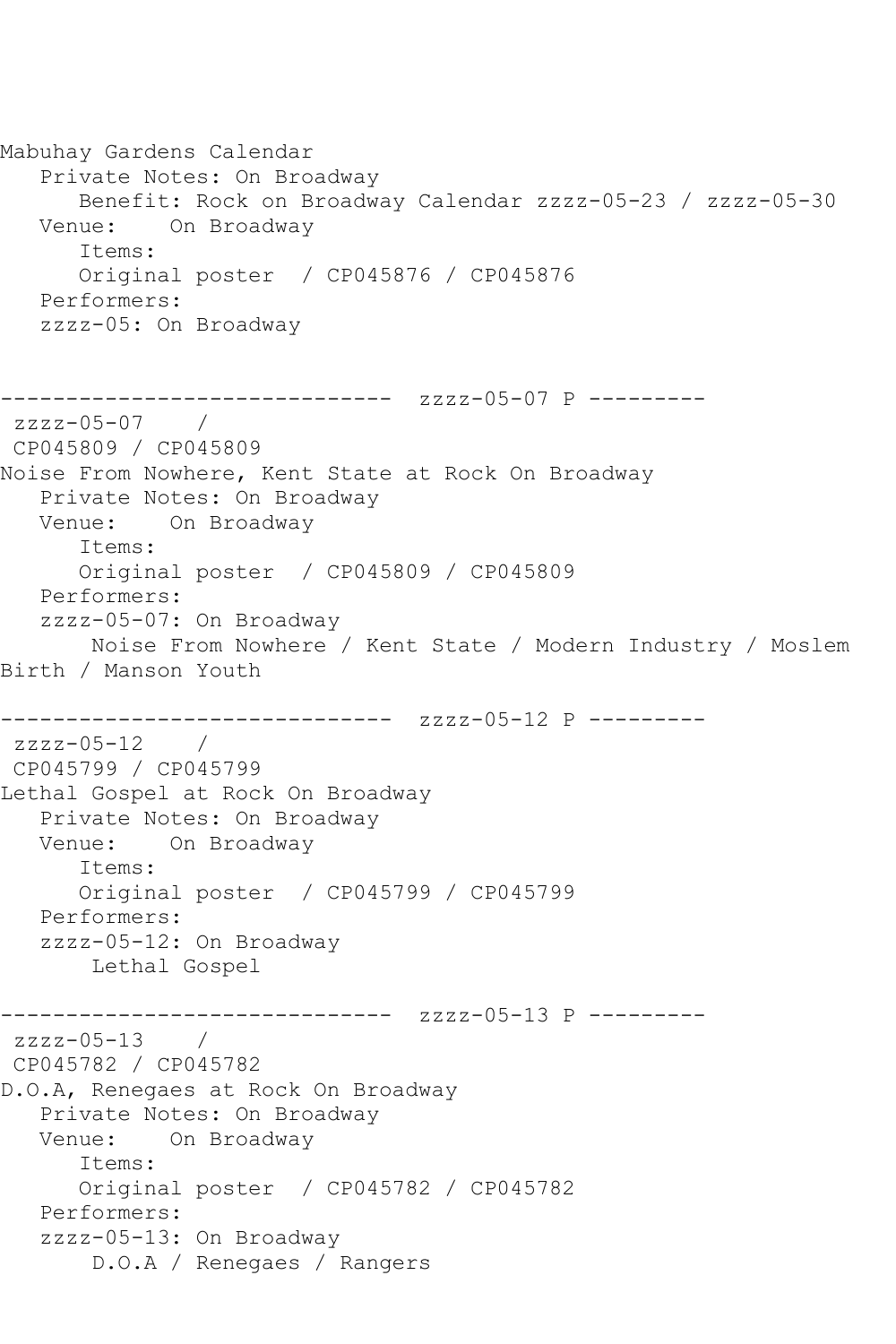```
------------------------------ zzzz-05-29 P ---------
zzzz-05-29 / 
CP045783 / CP045783
J.F.A., Los Olividados at Rock On Broadway
   Private Notes: On Broadway
      Benefit: Two Nights of Skate Rock!
   Venue: On Broadway
       Items:
      Original poster / CP045783 / CP045783
   Performers:
   zzzz-05-29 zzzz-05-30: On Broadway
       J.F.A. / Los Olvidados / Skoundrelz / Faction / Mminus One / 
Black Athletes / Big Boys / Drunk Injuns / Faction / Minus One / 
Skoundrelz
------------------------------ zzzz-05-30 P ---------
zzzz-05-30 / 
CP045812 / CP045812
Drunk Injvns, Black Athletes at Rock On Broadway
   Private Notes: On Broadway
   Venue: On Broadway
       Items:
      Original poster / CP045812 / CP045812
   Performers:
   zzzz-05-30: On Broadway
       Drunk Injuns / Black Athletes / Big Boys / Faction / Minus 
One / Scoundrelz
              ------------------------------ zzzz-06-15 P ---------
zzzz-06-15 / 
CP045813 / CP045813
Manx at Rock On Broadway
   Private Notes: On Broadway
   Venue: On Broadway
       Items:
      Original poster / CP045813 / CP045813
   Performers:
   zzzz-06-15: On Broadway
       Manx
                   ------------ zzzz-06-20 P ---------
zzzz-06-20 / 
CP045788 / CP045788
D.I., Social Unrest at Rock On Broadway
   Private Notes: On Broadway
   Venue: On Broadway
       Items:
```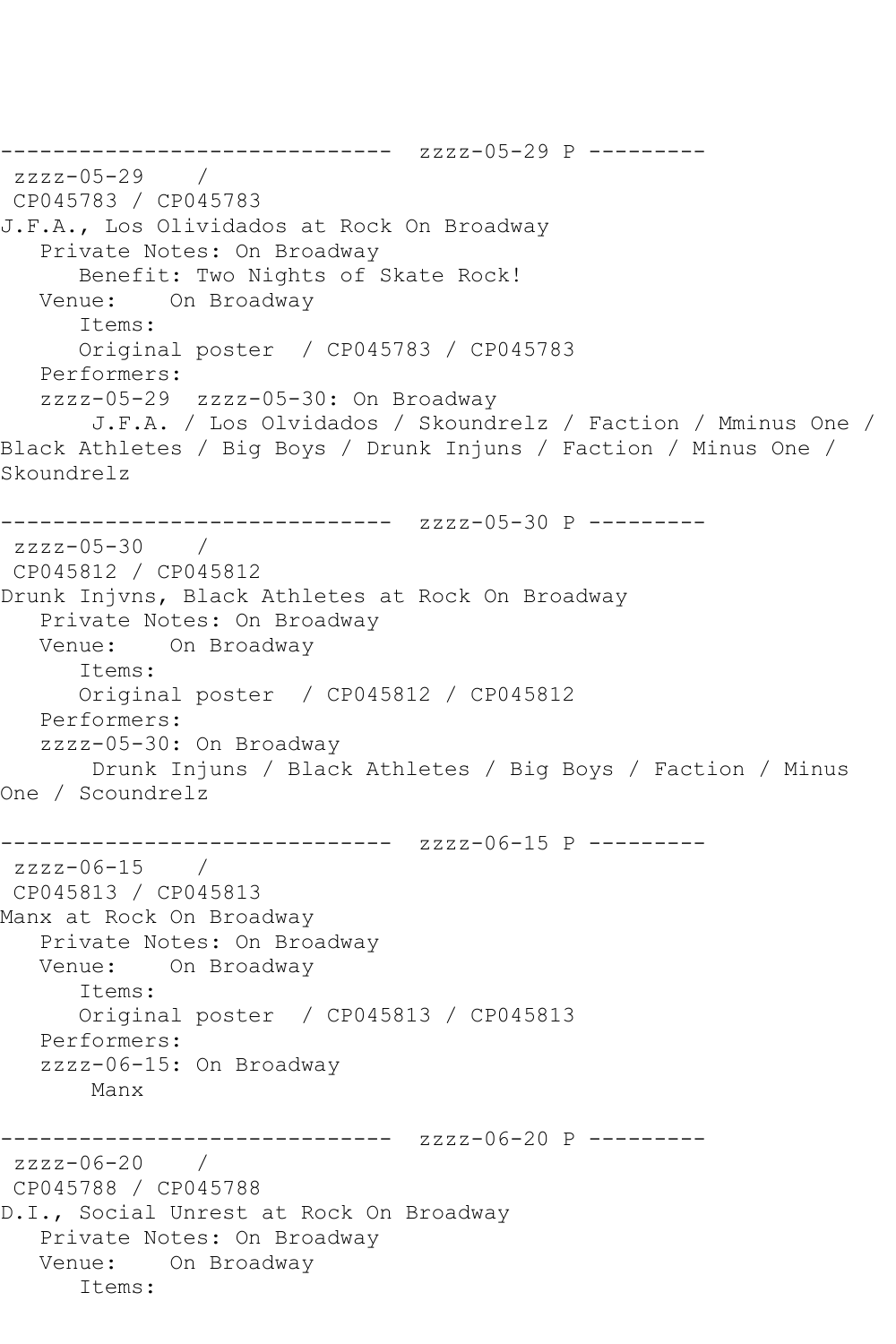```
 Original poster / CP045788 / CP045788
    Performers:
    zzzz-06-20: On Broadway
        D.I. / Social Unrest / Detox
                   ------------ zzzz-07-08 P ---------
zzzz-07-08 / 
CP045785 / CP045785
Anti-Nowhere League, Fang at Rock On Broadway
  Private Notes: On Broadway<br>Venue: On Broadway
           On Broadway
       Items:
       Original poster / CP045785 / CP045785
   Performers:
    zzzz-07-08: On Broadway
        Anti-Nowhere League / Fang / Tales of Terror
------------------------------ zzzz-07-09 P ---------
zzzz-07-09 / 
CP045776 / CP045776
Screen of Dreams, 20 at Rock On Broadway
    Private Notes: On Broadway
   Venue: On Broadway
       Items:
       Original poster / CP045776 / CP045776
   Performers:
    zzzz-07-09: On Broadway
        Screen of Dreams / 20 / 20
------------------------------ ONB zzzz-07-16 P ---------
zzzz-07-16 / ONB 
CP023296 / CP023296
Earl Zero, Up -Tones at On Broadway - San Francisco, CA
   Venue: On Broadway
   Promoter: RRZ
       Items:
       Original poster ONB / CP023296 / CP023296 (8-1/2 x 11)
    Performers:
    zzzz-07-16: On Broadway
        Earl Zero / Up -Tones
    zzzz-07-21: On Broadway
        Bad Brains
    zzzz-07-23: On Broadway
        Gun Club
              ------------------------------ zzzz-07-17 P ---------
zzzz-07-17 /
```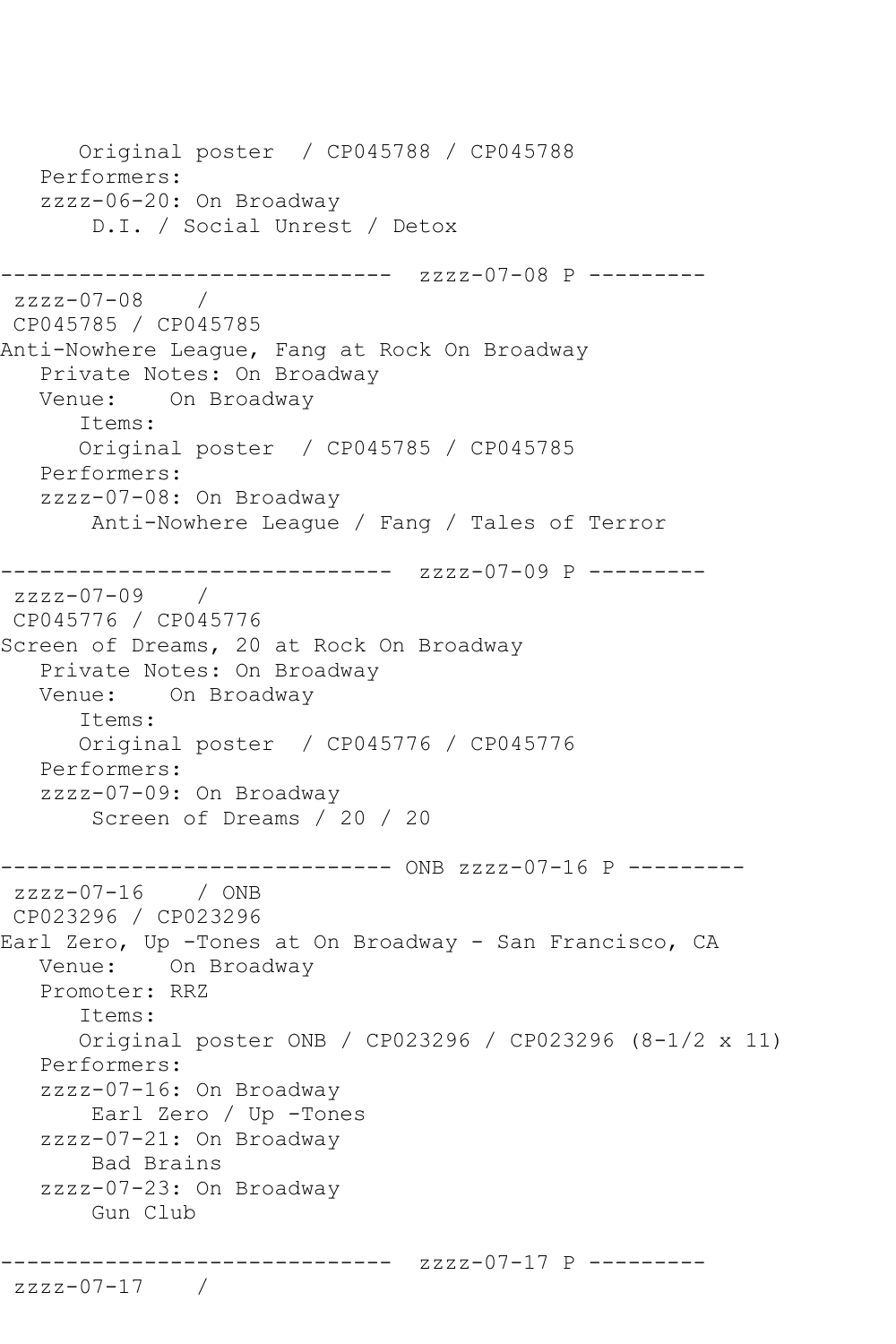CP045810 / CP045810 Agnostic Front, ST. Vitus at Rock On Broadway Private Notes: On Broadway Venue: On Broadway Items: Original poster / CP045810 / CP045810 Performers: zzzz-07-17: On Broadway Agnostic Front / ST. Vitus / Test Subj-X ------------------------------ zzzz-08-20 P -------- zzzz-08-20 / CP045784 / CP045784 Helious Creed of Chrome, Drunk Injuns at Rock On Broadway Private Notes: On Broadway Venue: On Broadway Items: Original poster / CP045784 / CP045784 Performers: zzzz-08-20: On Broadway Helious Creed of Chrome / Drunk Injuns / Hose ------------------------------ zzzz-08-21 P -------- zzzz-08-21 / CP045805 / CP045805 Mutants, Midd 1e at Rock On Broadway Private Notes: On Broadway Venue: On Broadway Items: Original poster / CP045805 / CP045805 Performers: zzzz-08-21: On Broadway Mutants / Midd 1e / Class / Red Cross / 100 Flowers ------------ zzzz-09-23 P --------zzzz-09-23 / CP011977 / CS08014 Peter Case at Jetty - Philadelphia, PA Notes: Photocopy Venue: Jetty Items: Original poster / CP011977 / CS08014 Performers: zzzz-09-23 zzzz-09-29: Jetty 9:30 Club Max's on Broadway J.C. Dobbs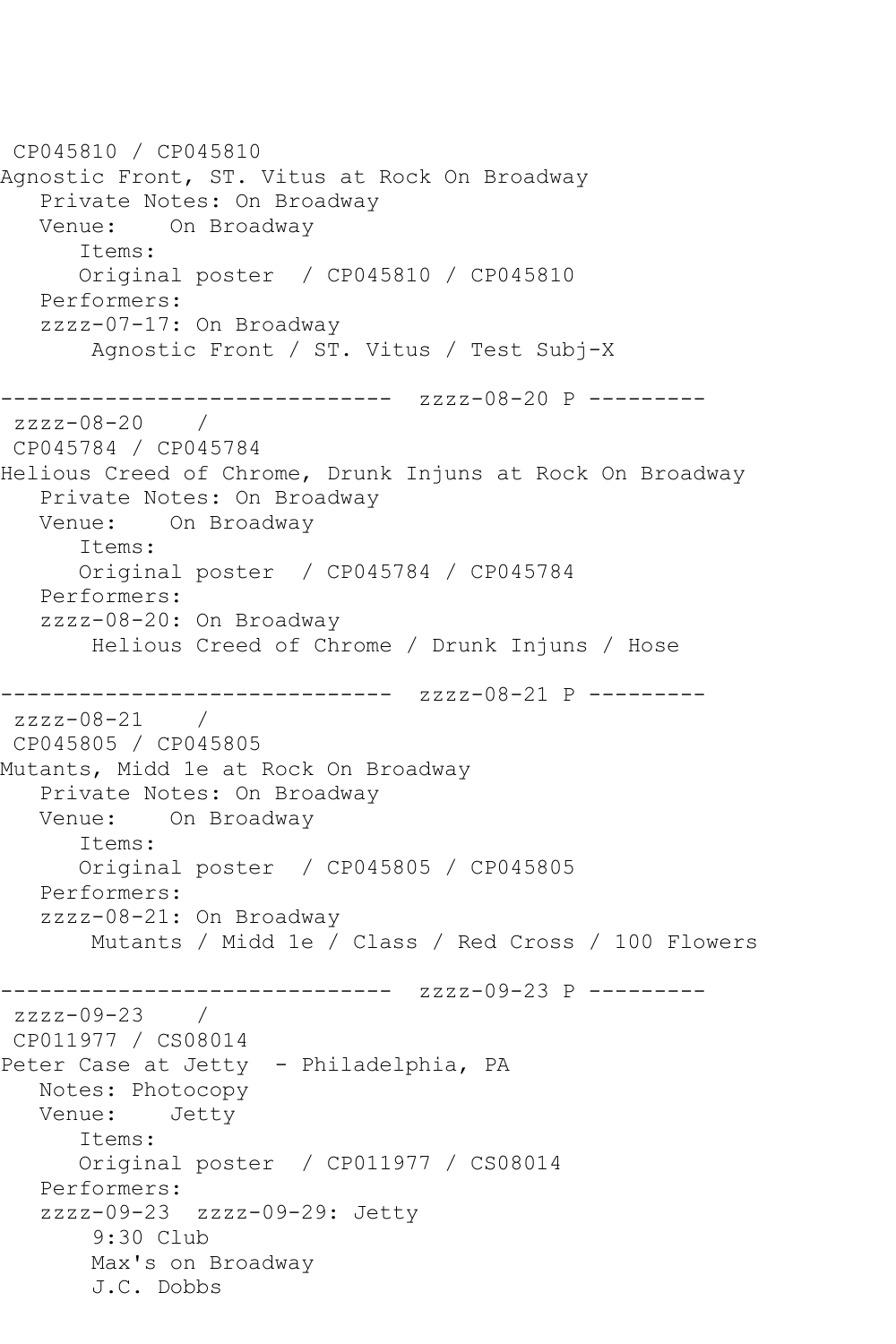Peter Case

```
------------------------------ zzzz-09-30 P ---------
zzzz-09-30 / 
CP045808 / CP045808
Sammy, Toiling Miggets at Rock On Broadway
   Private Notes: On Broadway
   Venue: On Broadway
       Items:
      Original poster / CP045808 / CP045808
   Performers:
   zzzz-09-30: On Broadway
        Sammy / Toiling Miggets / Verve / Black Dolls
        ------------------------------ zzzz-11-03 P ---------
zzzz-11-03CP045786 / CP045786
Discharge, Toxic Reasons at Rock On Broadway
   Private Notes: On Broadway
   Venue: On Broadway
       Items:
      Original poster / CP045786 / CP045786
   Performers:
   zzzz-11-03: On Broadway
        Discharge / Toxic Reasons / Fang
------------------------------ ONB zzzz-11-12 P ---------
zzzz-11-12 / ONB
CP023297 / CP023297
Specimen at On Broadway - San Francisco, CA
   Venue: On Broadway
       Items:
      Original poster ONB / CP023297 / CP023297 (8-1/2 x 11)
   Performers:
   zzzz-11-12: On Broadway
        Specimen
------------------------------ zzzz-11-12 P ---------
zzzz-11-12 / 
CP045777 / CP045777
MDC, Dicks at Rock On Broadway
   Private Notes: On Broadway
   Venue: On Broadway
       Items:
      Original poster / CP045777 / CP045777
   Performers:
   zzzz-11-12: On Broadway
```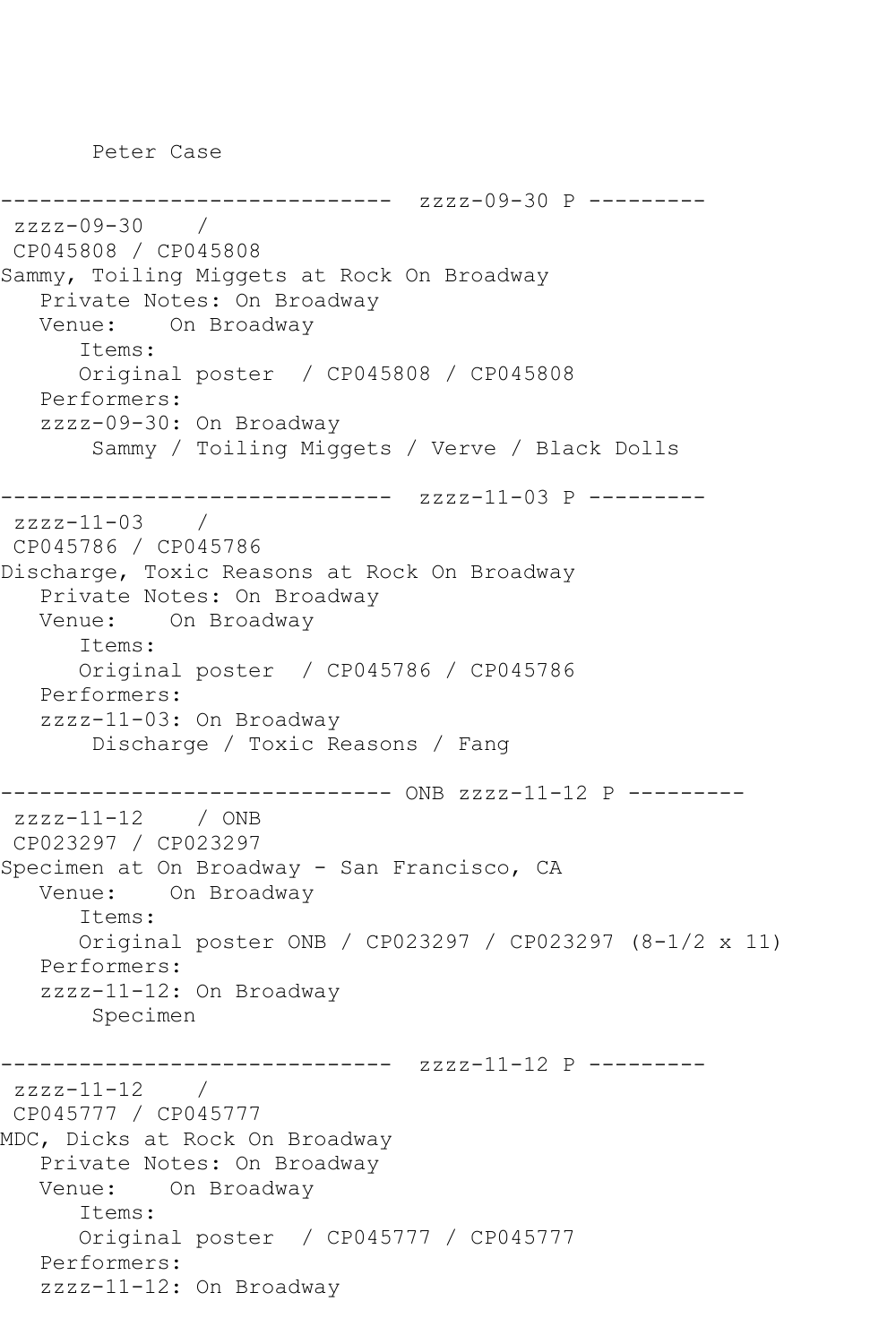MDC / Dicks / Tragic Mulatto / Condemned To Death / Red Kross ------------------------------ zzzz-11-12 P -------- zzzz-11-12 / CP045789 / CP045789 MDC, Dicks at Rock On Broadway Private Notes: On Broadway Benefit: Benefit for El Salvador Venue: On Broadway Items: Original poster / CP045789 / CP045789 Performers: zzzz-11-12: On Broadway MDC / Dicks / Tragic Mulatto / Condemned To Death ------------------------------ zzzz-11-13 P --------  $zzzz-11-13$  / CP045806 / CP045806 Flipper, Social Unrest at Rock On Broadway Private Notes: On Broadway Venue: On Broadway Items: Original poster / CP045806 / CP045806 Performers: zzzz-11-13: On Broadway Flipper / Social Unrest ------------------------------ zzzz-12 P --------  $zzzz-12$ CP045801 / CP045801 On Broadway Calendar Private Notes: On Broadway Benefit: Rock On Broadway Calendar for zzzz-12 Venue: On Broadway Items: Original poster / CP045801 / CP045801 Performers: zzzz-12: On Broadway ------------------------------ zzzz-12 P --------  $zzzz-12$ CP045815 / CP045815 Fear, Circle Jerks at Rock On Broadway Private Notes: On Broadway Benefit: Rock On Broadway Calendar for zzzz-12 Venue: On Broadway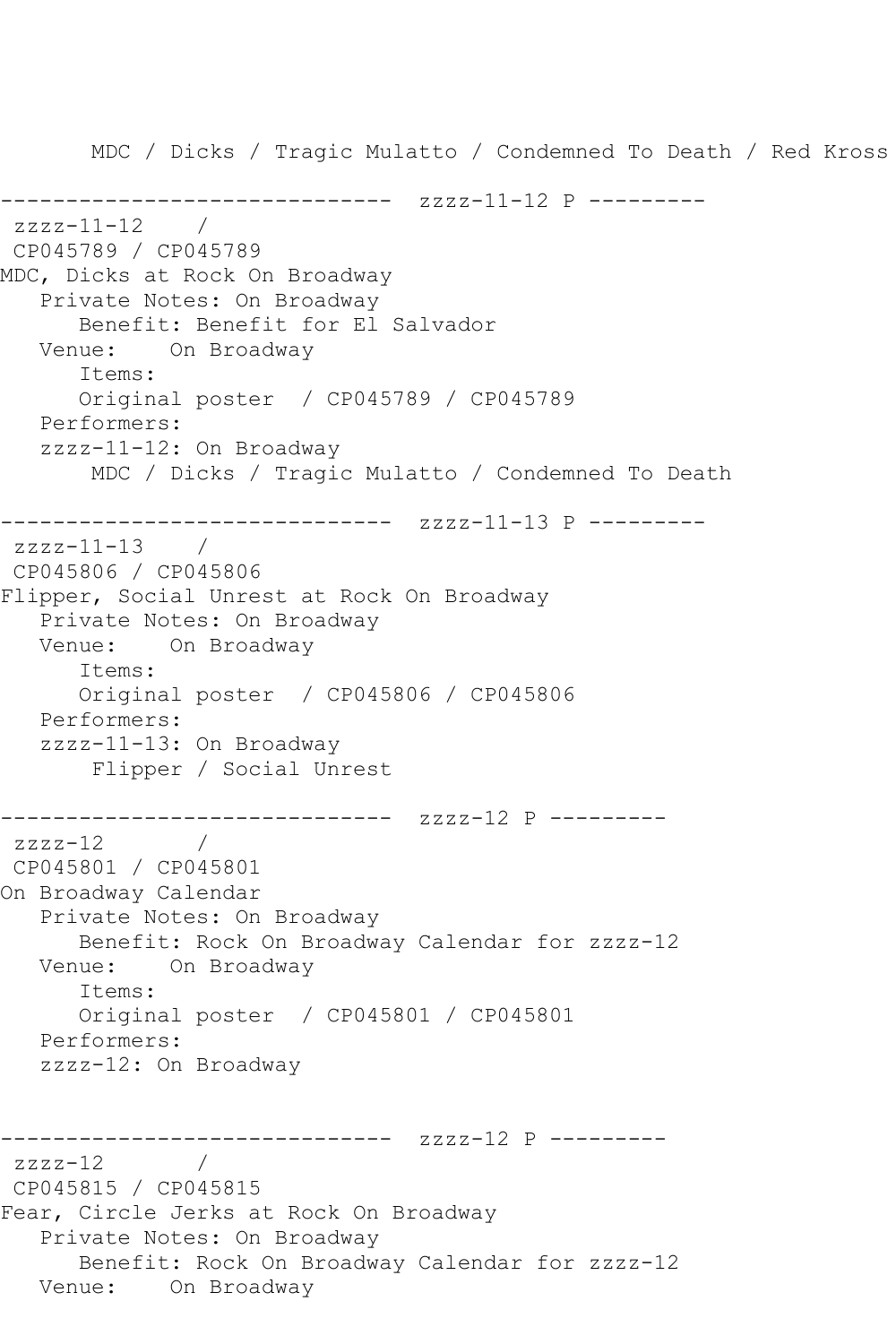Items: Original poster / CP045815 / CP045815 Performers: zzzz-12: On Broadway Fear / Circle Jerks / Tales of Terror ------------------------------ ONB zzzz-zz-zz P-1 -------- zzzz-zz-zz / ONB CP008361 / CP03606 Schedule for On Broadway Private Notes: On Broadway Venue: On Broadway Items: Original poster ONB Edition 1 / CP008361 / CP03606 Performers: zzzz-zz-zz: On Broadway ------------------------------ ONB zzzz-zz-zz P-1 -------- zzzz-zz-zz / ONB CP008362 / CP03607 Schedule for On Broadway Private Notes: On Broadway Venue: On Broadway Items: Original poster ONB Edition 1 / CP008362 / CP03607 Performers: zzzz-zz-zz: On Broadway ------------------------------ ONB zzzz-zz-zz P-1 -------- zzzz-zz-zz / ONB CP008364 / CP03609 Schedule for On Broadway Private Notes: On Broadway Venue: On Broadway Items: Original poster ONB Edition 1 / CP008364 / CP03609 Performers: zzzz-zz-zz: On Broadway ------------------------------ ONB zzzz-zz-zz P-1 -------- zzzz-zz-zz / ONB CP008365 / CP03610 Schedule for On Broadway Private Notes: On Broadway